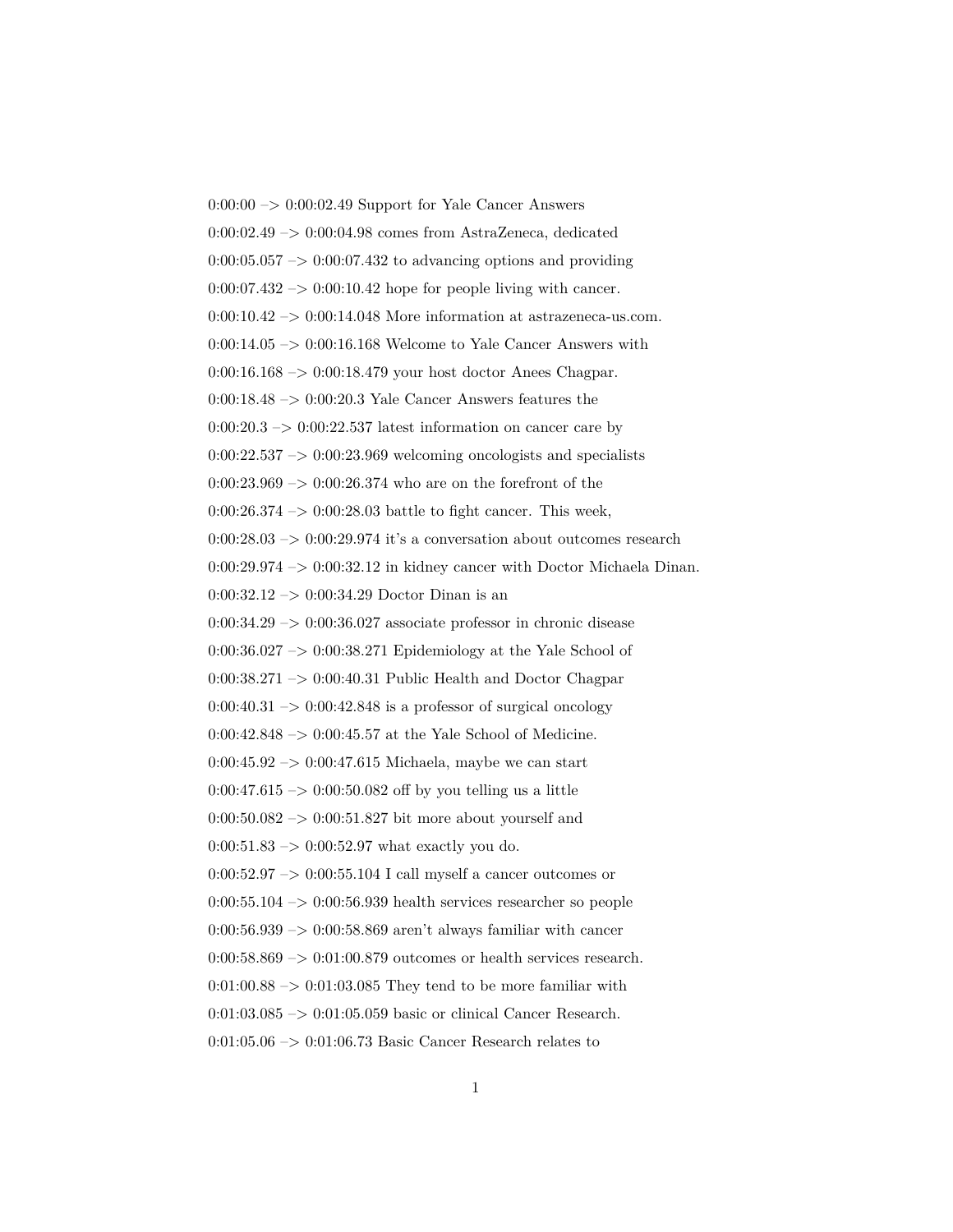$0.01:06.73 \rightarrow 0.01:09.578$  studies done in a lab with cancer cells,  $0:01:09.58 \rightarrow 0:01:12.236$  either in a Petri dish or in animals  $0:01:12.236 \rightarrow 0:01:14.074$  where researchers can directly manipulate  $0:01:14.074 \rightarrow 0:01:16.288$  and study cancer cells to learn  $0:01:16.288 \rightarrow 0:01:18.568$  more about basic biology of cancer.  $0:01:18.57 \rightarrow 0:01:20.814$  And then, clinical Cancer Research refers  $0:01:20.814 \rightarrow 0:01:23.533$  to when advances in basic science are  $0:01:23.533 \rightarrow 0:01:25.463$  being translated into actual medical  $0:01:25.463 \rightarrow 0:01:27.526$  tests or treatments and are then  $0:01:27.526 \rightarrow 0:01:30.128$  tested in humans to see if they work.  $0:01:30.128 \rightarrow 0:01:32.402$  My focus of research health services  $0:01:32.402 \rightarrow 0:01:34.511$  is the part that comes  $0:01:34.511 \rightarrow 0:01:36.437$  after this, after a new medical  $0:01:36.506 \rightarrow 0:01:38.336$  treatment or diagnostic tool is  $0:01:38.336 \rightarrow 0:01:40.515$  found to work in clinical trials,  $0:01:40.515 \rightarrow 0:01:42.585$  I study how it actually gets  $0:01:42.585 \rightarrow 0:01:44.49$  used in the real world.  $0:01:44.49 \rightarrow 0:01:47.74$  You have to remember that only around 3\% of  $0:01:47.74 \rightarrow 0:01:50.33$  patients are treated on a clinical trial.  $0:01:50.33 \rightarrow 0:01:52.1$  And other people who take part 0:01:52.1 –> 0:01:54.062 in clinical trials are not like  $0:01:54.062 \rightarrow 0:01:55.51$  the general cancer population.  $0:01:55.51 \rightarrow 0:01:58.426$  In order to be enrolled in a clinical trial,  $0:01:58.43 \rightarrow 0:02:00.649$  you have to be healthy enough to  $0:02:00.649 \rightarrow 0:02:02.199$  qualify for participation and every  $0:02:02.199 \rightarrow 0:02:04.343$  clinical trial has a set of very strict  $0:02:04.402 \rightarrow 0:02:06.21$  inclusion and exclusion criteria.  $0:02:06.21 \rightarrow 0:02:08.794$  And if you don't meet every single one,  $0:02:08.8 \rightarrow 0:02:11.068$  you can't participate as you can imagine,  $0:02:11.07 \rightarrow 0:02:13.429$  the vast majority of patients who receive  $0:02:13.429 \rightarrow 0:02:15.926$  treatment are not part of a clinical trial,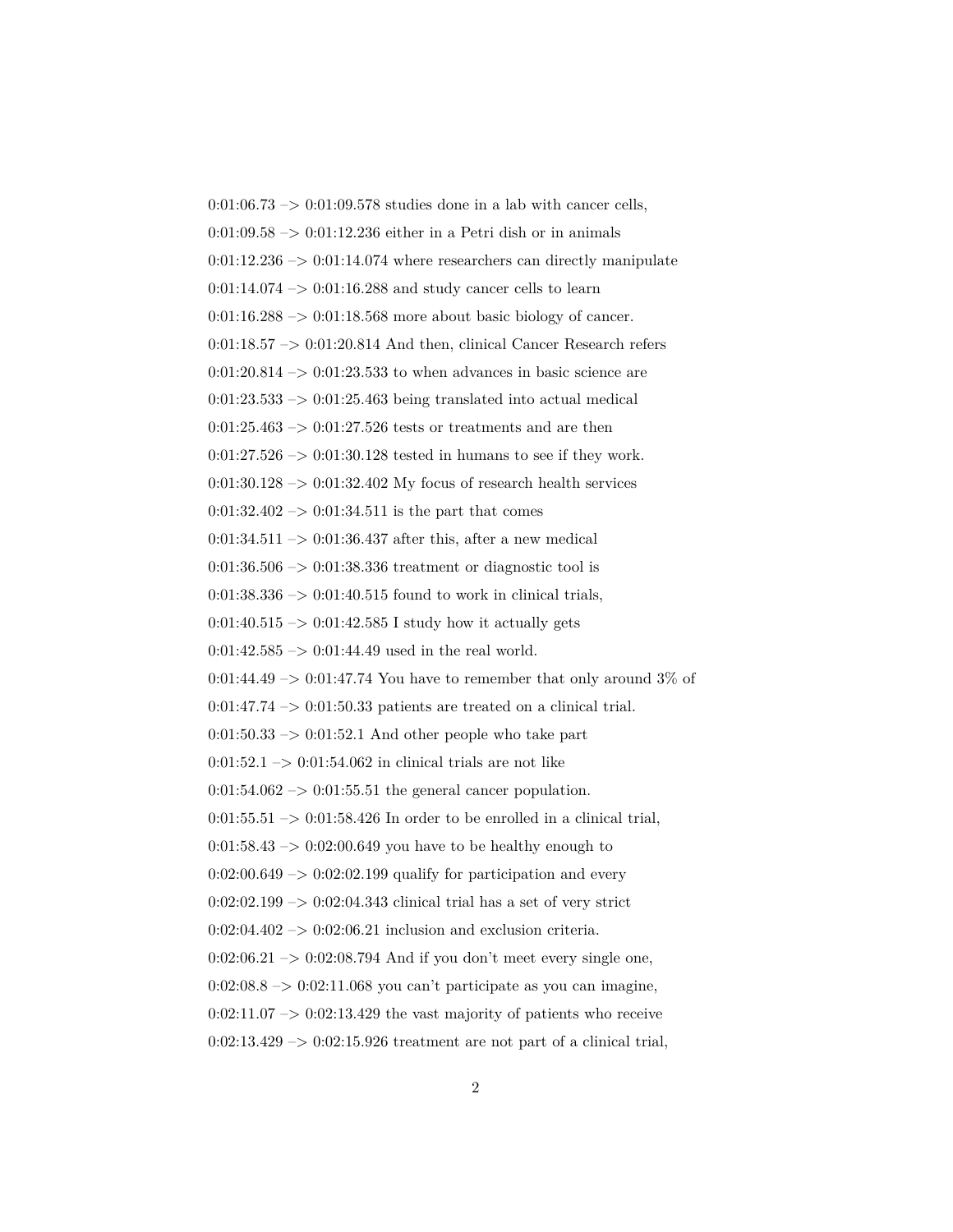$0:02:15.93 \rightarrow 0:02:17.685$  so trial participants don't look  $0.02:17.685 \rightarrow 0.02:19.833$  like everyone else who gets treatment  $0:02:19.833 \rightarrow 0:02:22.136$  for their cancer in the real world.  $0:02:22.14 \rightarrow 0:02:24.192$  Many people that are not included  $0:02:24.192 \rightarrow 0:02:26.47$  in trials are often older adults.  $0:02:26.47 \rightarrow 0:02:28.35$  People who have other medical  $0:02:28.35 \rightarrow 0:02:30.639$  conditions or people who don't live 0:02:30.639 –> 0:02:32.673 near an academic Medical Center or  $0:02:32.673 \rightarrow 0:02:35.166$  who can't make all the extra visits  $0:02:35.166 \rightarrow 0:02:36.578$  that are often required,  $0:02:36.58 \rightarrow 0:02:39.135$  or people that don't otherwise want to  $0:02:39.135 \rightarrow 0:02:41.27$  participate in trials for some reason. 0:02:41.27 -> 0:02:42.353 Health Services Research,  $0:02:42.353 \rightarrow 0:02:44.158$  which is what I do,  $0:02:44.16 \rightarrow 0:02:45.92$  looks at how cancer treatments  $0:02:45.92 \rightarrow 0:02:48.13$  happen quote in the real world.  $0:02:48.13 \rightarrow 0:02:49.129$  So for example,  $0:02:49.129 \rightarrow 0:02:51.925$  we get to ask questions like how is  $0:02:51.925 \rightarrow 0:02:53.9$  cancer treated within the entire  $0:02:53.9 \rightarrow 0:02:56.179$  country as opposed to just one center?  $0:02:56.482 \rightarrow 0:02:58.898$  Who has access to new treatments?  $0:03:01.16 \rightarrow 0:03:02.82$  What are the outcomes associated  $0:03:02.82 \rightarrow 0:03:04.148$  with these new treatments?  $0:03:04.15 \rightarrow 0:03:06.142$  How much does it cost to  $0:03:06.142 \rightarrow 0:03:07.138$  get these treatments? 0:03:07.14 –> 0:03:09.331 And are there racial or economic or  $0:03:09.331 \rightarrow 0:03:11.207$  other disparities in access to cancer care?  $0:03:16.57 \rightarrow 0:03:19.16$  Wow, I mean that sounds so relevant 0:03:19.16  $\rightarrow$  0:03:21.738 because when you think  $0:03:21.738 \rightarrow 0:03:24.276$  about the subpopulation, as you say,  $0:03:24.276 \rightarrow 0:03:26.568$  who get treated on clinical trials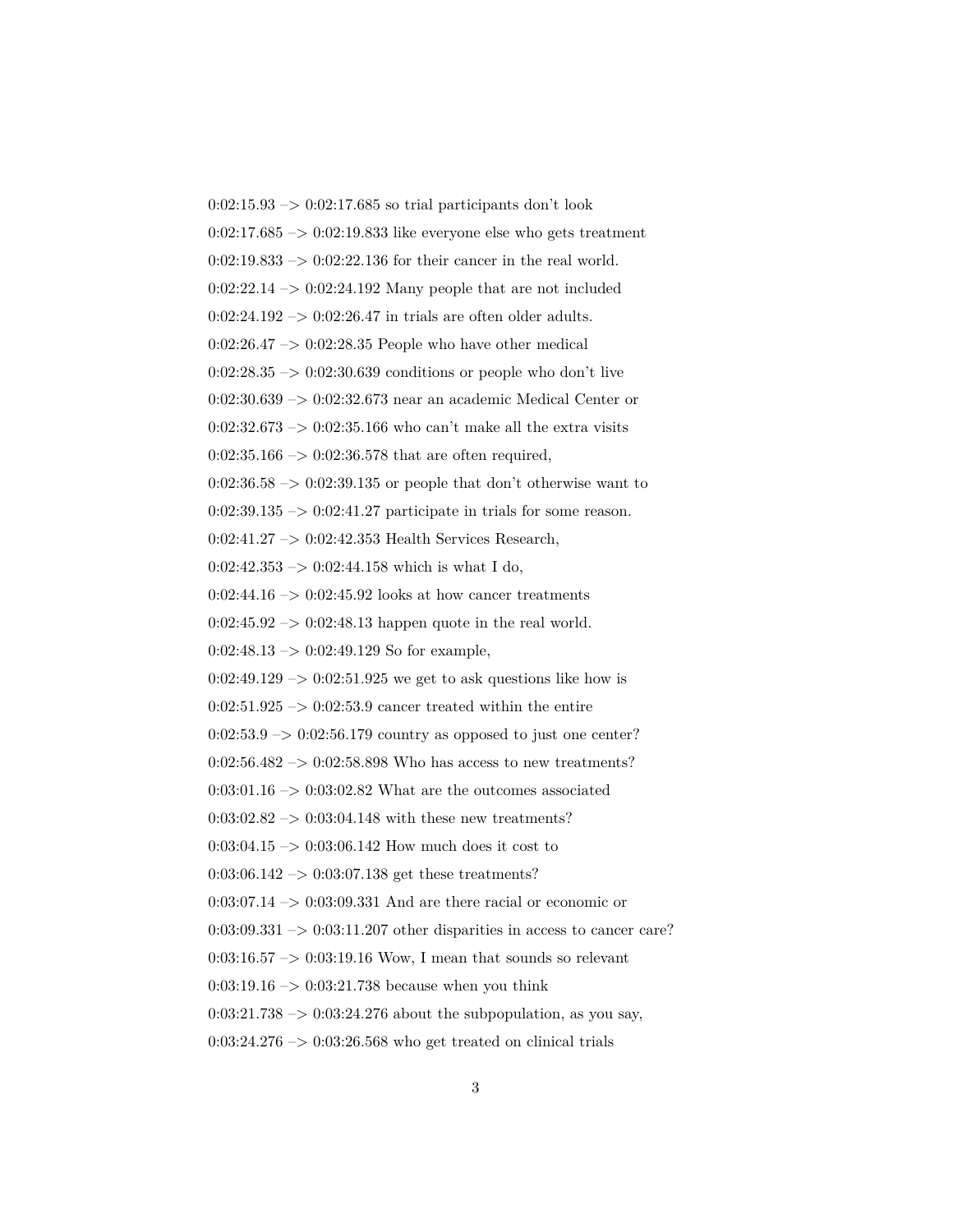$0:03:26.568 \rightarrow 0:03:29.408$  being so small and yet the outcomes  $0:03:29.408 \rightarrow 0:03:31.523$  of those clinical trials are  $0:03:31.523 \rightarrow 0:03:33.788$  applied to the entire population,  $0:03:33.79 \rightarrow 0:03:36.466$  it seems to be particularly important  $0:03:36.466 \rightarrow 0:03:39.438$  to see what happens out there in  $0:03:39.438 \rightarrow 0:03:41.646$  the real world on patients who 0:03:41.646 –> 0:03:44.089 may not have looked exactly like  $0:03:44.089 \rightarrow 0:03:46.91$  the people who were in the trials.  $0:03:47.67 \rightarrow 0:03:48.938$  Yes, that's exactly right.  $0:03:48.938 \rightarrow 0:03:50.84$  And the other point about clinical  $0:03:50.894 \rightarrow 0:03:53.001$  trials is that they tend to be  $0:03:53.001 \rightarrow 0:03:54.206$  highly controlled settings, right?  $0:03:54.206 \rightarrow 0:03:55.686$  So patients who are participating  $0:03:55.686 \rightarrow 0:03:57.74$  in a clinical trial not only have  $0:03:57.74 \rightarrow 0:03:59.095$  they gone through the litany  $0.03:59.095 \rightarrow 0.04:00.47$  of inclusion exclusion criteria  $0:04:00.47 \rightarrow 0:04:02.018$  that I've already mentioned,  $0:04:02.02 \rightarrow 0:04:03.252$  just to be enrolled,  $0.04:03.252 \rightarrow 0.04:05.45$  but once they are enrolled they are very  $0:04:05.45 \rightarrow 0:04:07.12$  closely monitored and followed in  $0:04:07.12 \rightarrow 0:04:09.136$  terms of their treatment and their  $0:04:09.136 \rightarrow 0:04:10.882$  outcomes that someone is  $0:04:10.882 \rightarrow 0:04:12.94$  keeping a very watchful eye on them.  $0:04:12.94 \rightarrow 0:04:15.131$  This is very different from a patient  $0:04:15.131 \rightarrow 0:04:17.42$  in the real world who's kind of  $0:04:17.42 \rightarrow 0:04:19.317$  coming into and going out of the  $0:04:19.317 \rightarrow 0:04:20.711$  healthcare system on a regular  $0:04:20.711 \rightarrow 0:04:22.277$  basis and may not be being followed  $0:04:22.277 \rightarrow 0:04:23.878$  as closely.  $0:04:25.03 \rightarrow 0:04:27.158$  So tell us a little bit more about  $0:04:27.158 \rightarrow 0:04:29.136$  your more recent research and what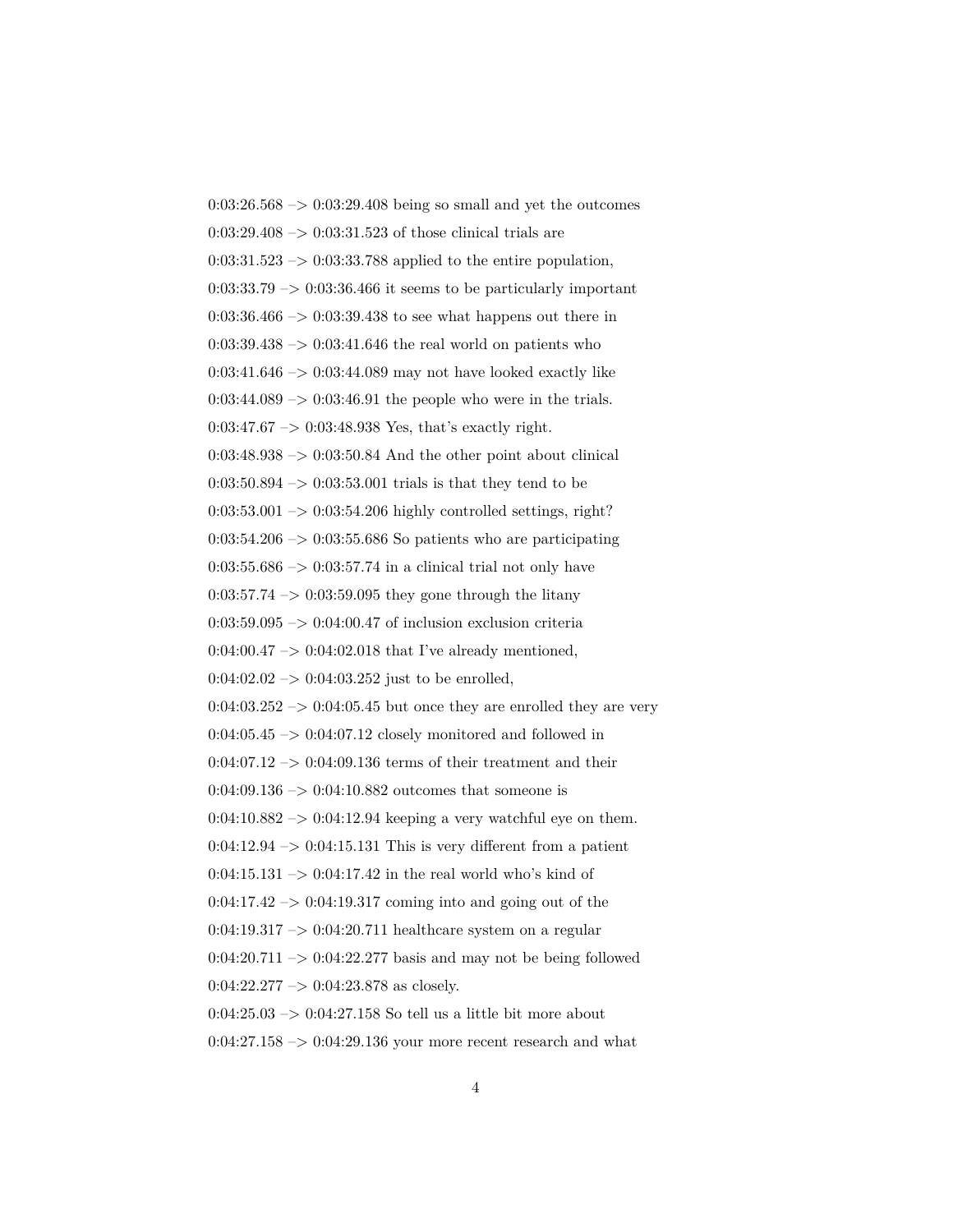$0:04:29.136 \rightarrow 0:04:31.206$  you've been doing in this realm. 0:04:32.46 –> 0:04:34.62 Sure, right now  $0:04:34.62 \rightarrow 0:04:37.371$  I currently have a study funded by  $0:04:37.371 \rightarrow 0:04:39.891$  the National Cancer Institute to look  $0:04:39.891 \rightarrow 0:04:42.423$  at oral Anti cancer agent utilization  $0:04:42.423 \rightarrow 0:04:44.957$  in patients with kidney cancer.  $0:04:44.96 \rightarrow 0:04:47.546$  So kidney cancer, like most cancers,  $0:04:47.55 \rightarrow 0:04:50.04$  can either be early stage or  $0:04:50.04 \rightarrow 0:04:52.29$  more advanced stage.  $0.04:52.29 \rightarrow 0.04:55.69$  Stage refers to how far a cancer has  $0.04:55.69 \rightarrow 0.04:57.888$  spread throughout a person's body. 0:04:57.89 –> 0:05:00.482 So for kidney cancer, early stage  $0:05:00.482 \rightarrow 0:05:03.139$  disease is confined to the kidney.  $0:05:03.14 \rightarrow 0:05:05.168$  Whereas for advanced or metastatic disease,  $0:05:05.17 \rightarrow 0:05:07.39$  the disease has learned to travel  $0:05:07.39 \rightarrow 0:05:09.228$  through the bloodstream and has  $0:05:09.228 \rightarrow 0:05:11.244$  spread to other parts of the body,  $0:05:11.25 \rightarrow 0:05:15.044$  such as the lungs, bones or brain.  $0:05:15.05 \rightarrow 0:05:17.808$  So early stage disease is typically treated  $0:05:17.808 \rightarrow 0:05:20.689$  with a surgery or if it's small enough,  $0:05:22.946 \rightarrow 0:05:24.45$  or in an elderly or unhealthy person,  $0:05:24.45 \rightarrow 0:05:26.33$  it is sometimes just observed.  $0:05:26.33 \rightarrow 0:05:28.59$  Advanced kidney cancer for most  $0:05:28.59 \rightarrow 0:05:30.84$  patients is not curable.  $0:05:30.84 \rightarrow 0:05:31.24$  However,  $0:05:31.24 \rightarrow 0:05:33.64$  the treatments for advanced kidney cancer  $0:05:33.64 \rightarrow 0:05:35.729$  have improved dramatically in recent years.  $0:05:35.73 \rightarrow 0:05:37.842$  One of the biggest changes has  $0:05:37.842 \rightarrow 0:05:40.137$  been the development of these oral  $0:05:40.137 \rightarrow 0:05:42.187$  cancer treatments or pills that  $0:05:42.187 \rightarrow 0:05:44.47$  target kidney cancer to help shrink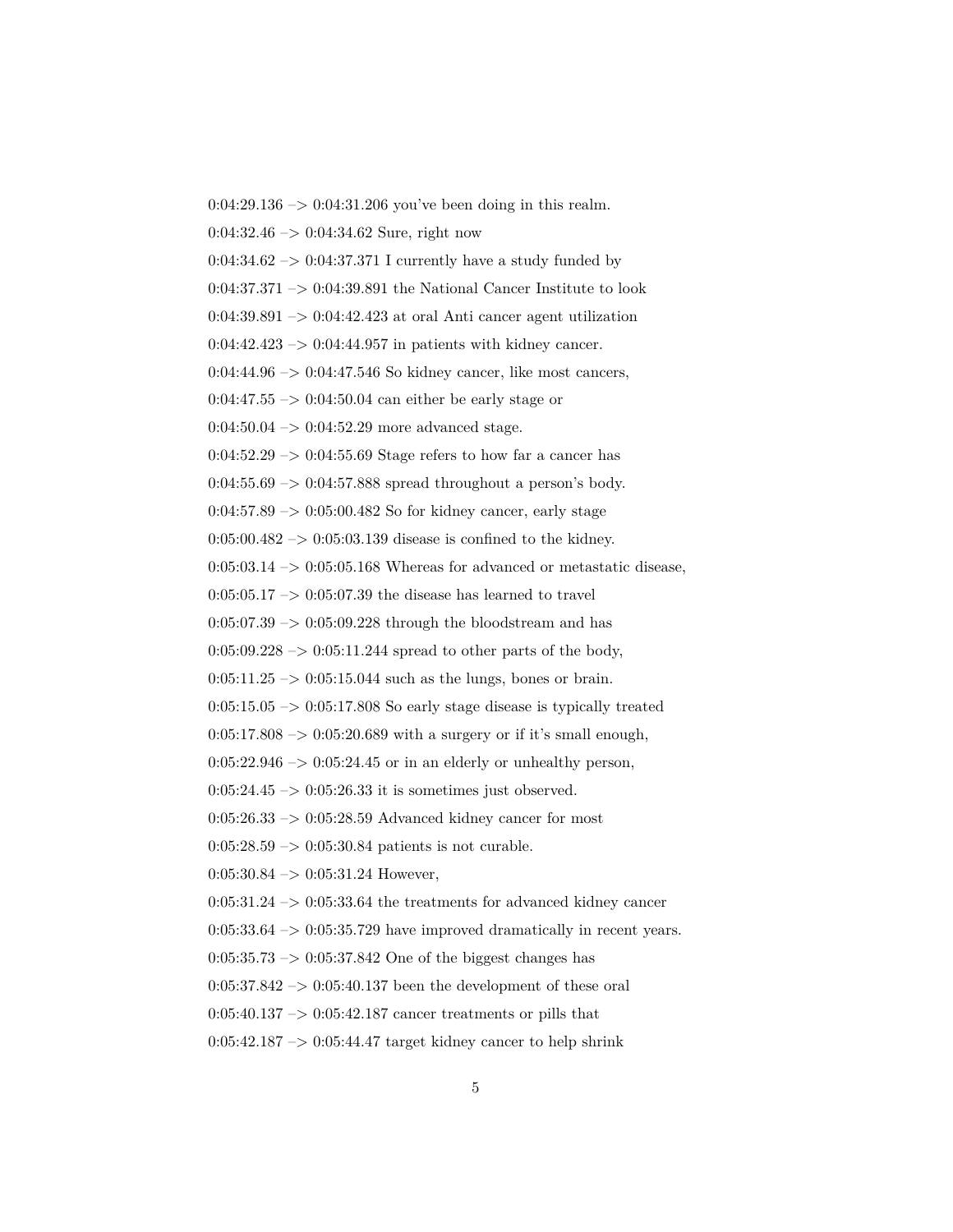$0:05:44.47 \rightarrow 0:05:46.166$  or delay its growth.  $0:05:46.166 \rightarrow 0:05:48.71$  These oral cancer treatments have been  $0:05:48.788 \rightarrow 0:05:51.446$  allowing people to live years longer,  $0:05:51.45 \rightarrow 0:05:53.718$  even for people who have what  $0:05:53.718 \rightarrow 0:05:55.23$  traditionally would have been  $0:05:55.303 \rightarrow 0:05:57.547$  considered incurable kidney cancer.  $0:05:57.55 \rightarrow 0:05:57.986$  However,  $0:05:57.986 \rightarrow 0:06:00.166$  these oral treatments are relatively  $0:06:00.166 \rightarrow 0:06:01.91$  new to kidney cancer.  $0.06:01.91 \rightarrow 0.06:04.778$  The first oral agents for kidney 0:06:04.778 –> 0:06:07.159 cancer became available or were 0:06:07.159 -> 0:06:10.183 approved by the FDA in 2005 and 2006,  $0:06:10.19 \rightarrow 0:06:12.445$  but with many similar treatments  $0:06:12.445 \rightarrow 0:06:14.7$  having been discovered since then.  $0:06:14.7 \rightarrow 0:06:17.199$  In fact now  $0:06:17.2 \rightarrow 0:06:19.222$  the 10 first new drugs approved  $0:06:19.222 \rightarrow 0:06:21.479$  for kidney cancer in recent years,  $0:06:21.48 \rightarrow 0:06:24.595$  7 out of 10 were oral agents.  $0.06:24.6 \rightarrow 0.06:26.59$  The interesting thing about oral  $0:06:26.59 \rightarrow 0:06:29.03$  anti cancer agents is that they  $0:06:29.03 \rightarrow 0:06:31.298$  represent a shift from how cancer 0:06:31.298 –> 0:06:33.38 treatment used to be delivered.  $0.06:33.38 \rightarrow 0.06:36.159$  So as most folks know, cancer treatment  $0:06:36.159 \rightarrow 0:06:39.029$  used to be almost always intravenous  $0.06:39.029 \rightarrow 0.06:42.739$  or given by injection at the hospital.  $0.06:42.74 \rightarrow 0.06:44.672$  So you know it required patients to  $0:06:44.672 \rightarrow 0:06:47.096$  come to a cancer hospital or clinic  $0:06:47.096 \rightarrow 0:06:49.006$  in order to receive treatment.  $0:06:49.01 \rightarrow 0:06:49.332$  However,  $0.06:49.332 \rightarrow 0.06:51.586$  oral agents are picked up by the  $0:06:51.586 \rightarrow 0:06:53.96$  patient from the pharmacy and taken home,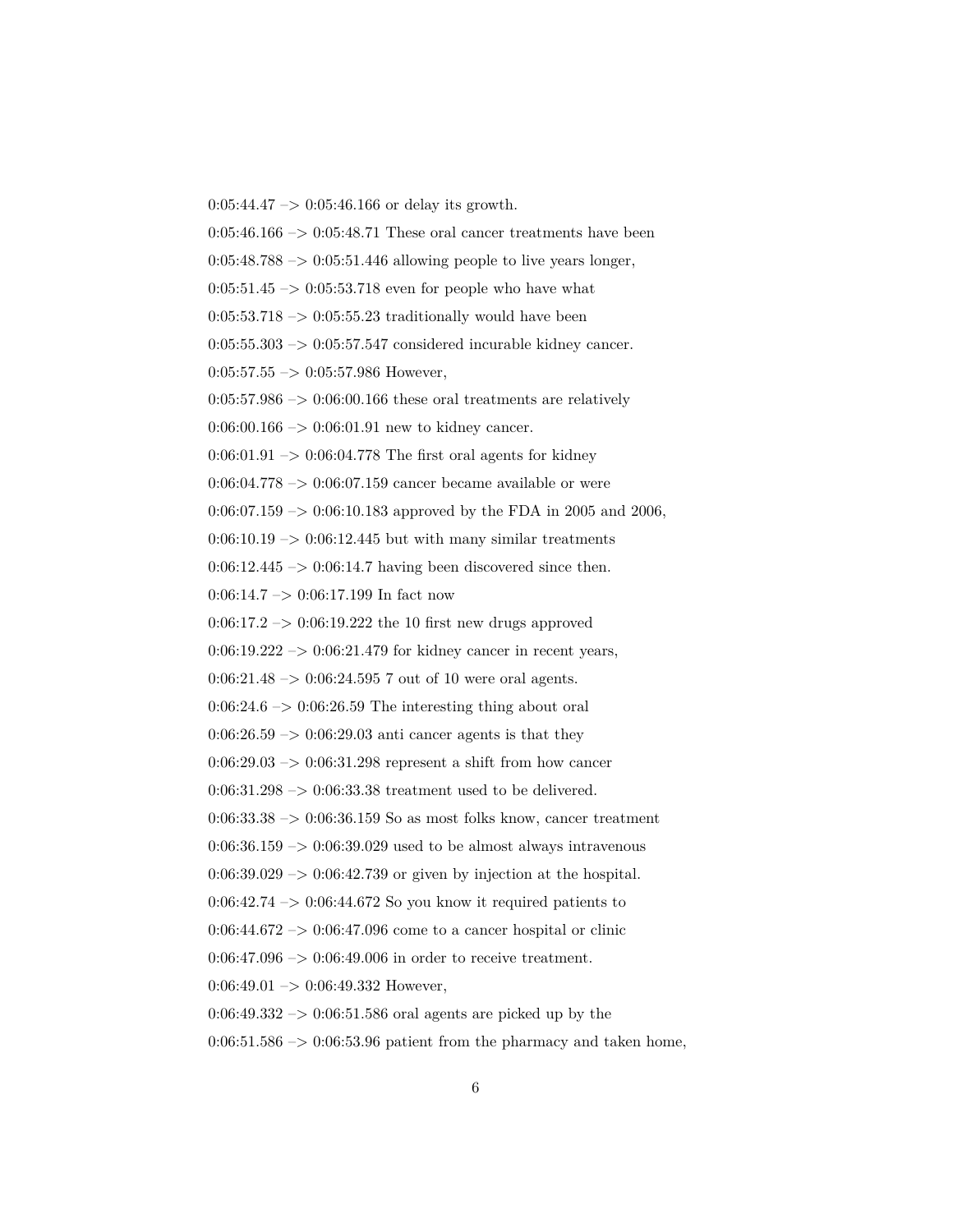$0:06:53.96 \rightarrow 0:06:55.424$  and unlike intravenous treatments,

 $0:06:55.424 \rightarrow 0:06:57.62$  these oral agents are not taken

0:06:57.684  $\rightarrow$  0:06:59.238 in front of a medical staff.

 $0:06:59.24 \rightarrow 0:06:59.526$  Instead,

 $0.06:59.526 \rightarrow 0.07:01.814$  they are taken at home by the patients

 $0:07:01.814 \rightarrow 0:07:04.099$  when patients come to a cancer clinic

 $0:07:04.099 \rightarrow 0:07:06.17$  and receive an intravenous chemotherapy,

 $0:07:06.17 \rightarrow 0:07:07.82$  obviously, the doctors know that

 $0:07:07.82 \rightarrow 0:07:09.47$  they're getting the treatment there.

 $0:07:09.8 \rightarrow 0:07:11.45$  The same is not necessarily

 $0:07:11.45 \rightarrow 0:07:12.77$  true for oral agents,

 $0:07:12.77 \rightarrow 0:07:13.135$  however.

0:07:13.135  $\rightarrow$  0:07:14.96 Patients can forget to take

 $0:07:14.96 \rightarrow 0:07:15.69$  their medications.

 $0:07:15.69 \rightarrow 0:07:17.325$  They can forget or delay

 $0:07:17.325 \rightarrow 0:07:18.306$  refilling their prescriptions.

 $0:07:18.31 \rightarrow 0:07:19.795$  They may not follow the

 $0:07:19.795 \rightarrow 0:07:21.712$  instructions as to when and how

 $0:07:21.712 \rightarrow 0:07:23.557$  to take their medications exactly,

 $0:07:23.56 \rightarrow 0:07:25.856$  or they may choose to stop taking

0:07:25.856 –> 0:07:26.84 their medication altogether,

 $0:07:26.84 \rightarrow 0:07:28.85$  particularly if they are concerned that

 $0:07:28.85 \rightarrow 0:07:31.427$  they might be having side effects from it,

 $0:07:31.43 \rightarrow 0:07:33.677$  or if the cost of filling the

 $0:07:33.677 \rightarrow 0:07:35.04$  prescription is too high.

 $0.07:35.04 \ensuremath{\rightarrow} 0.07:36.87$  So my current research has been

 $0:07:36.87 \rightarrow 0:07:39.539$  looking at the use of these oral anti

 $0:07:39.539 \rightarrow 0:07:41.269$  cancer agents and kidney cancer.

0:07:41.27  $\rightarrow$  0:07:43.298 I'm looking at things like

 $0:07:43.298 \rightarrow 0:07:44.65$  who are receiving them.

 $0:07:44.65 \rightarrow 0:07:46.384$  Are there any racial or economic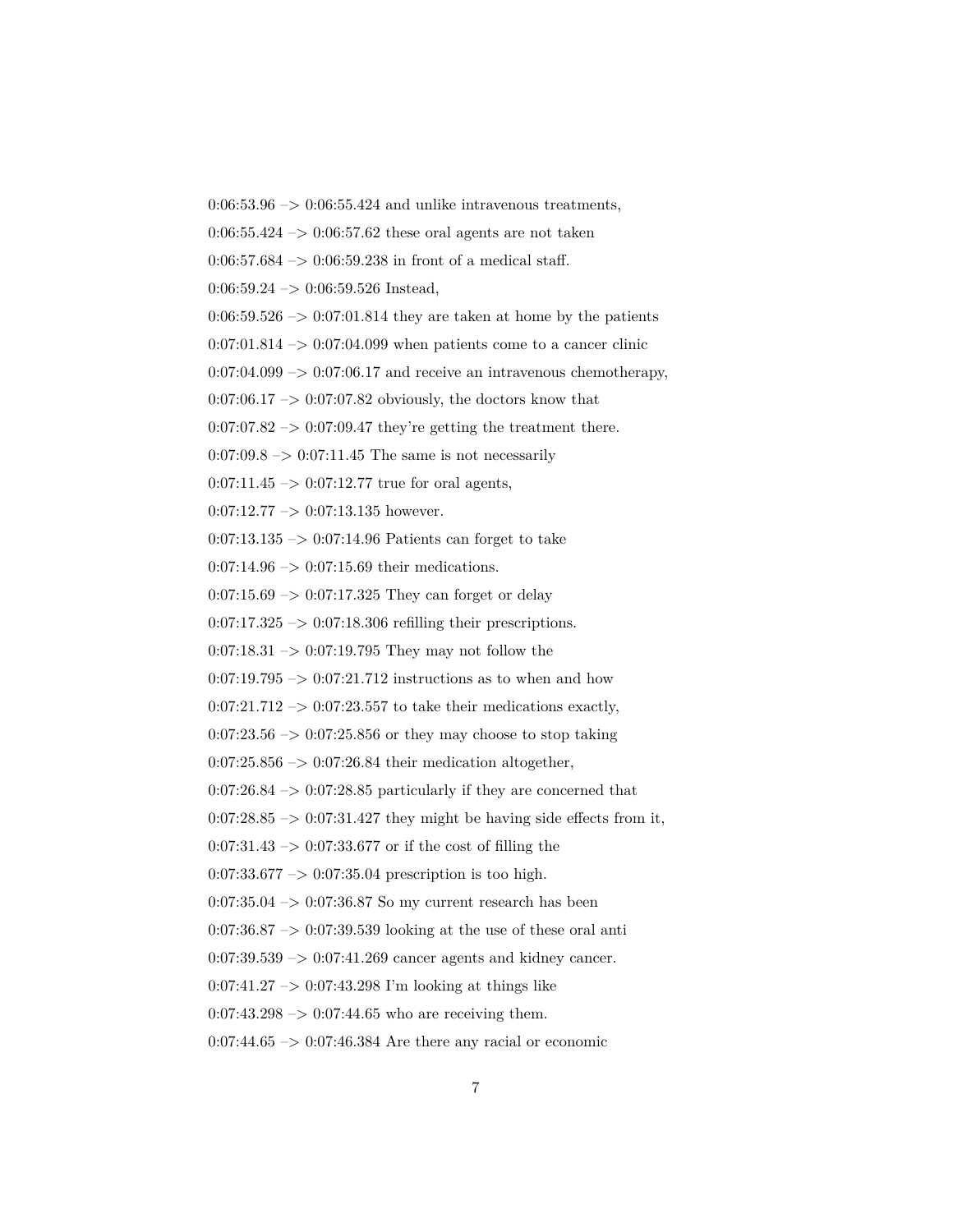$0:07:46.384 \rightarrow 0:07:48.199$  disparities in access to these drugs?  $0.07:48.2 \rightarrow 0.07:50.63$  Are patients doing as well as they did in  $0.07:50.63 \rightarrow 0.07:52.636$  clinical trials when taking these drugs?  $0:07:52.64 \rightarrow 0:07:54.705$  Because like we were just talking about,  $0:07:54.71 \rightarrow 0:07:57.239$  when a patient when these drugs were  $0:07:57.239 \rightarrow 0:07:59.448$  being first studied in a clinical trial,  $0:07:59.45 \rightarrow 0:08:01.22$  they were being studied in a  $0:08:01.22 \rightarrow 0:08:02.105$  highly controlled setting,  $0:08:02.11 \rightarrow 0:08:04.478$  whereas now in the real world,  $0:08:04.48 \rightarrow 0:08:05.96$  patients are on their own,  $0:08:05.96 \rightarrow 0:08:07.14$  taking them at home, 0:08:07.14  $->$  0:08:08.636 and then finally, 0:08:08.636 –> 0:08:09.848 I'm interested in questions  $0:08:09.848 \rightarrow 0:08:11.589$  like can patients  $0:08:11.59 \rightarrow 0:08:13.07$  afford to continue taking these  $0:08:13.07 \rightarrow 0:08:14.55$  drugs based on the cost?  $0:08:15.38 \rightarrow 0:08:17.03$  Those all sound like really  $0:08:17.03 \rightarrow 0:08:17.69$  interesting questions.  $0:08:17.69 \rightarrow 0:08:22.45$  What have you found?  $0:08:22.45 \ensuremath{\rightarrow} 0:08:24.7$  What's interesting is that we have 0:08:24.7 -> 0:08:27.502 found that by 2015 a little over  $1/3$  $0:08:27.502 \rightarrow 0:08:29.962$  of patients with kidney cancer with  $0:08:29.962 \rightarrow 0:08:32.428$  renal cell carcinoma specifically,  $0:08:32.43 \rightarrow 0:08:35.468$  which is a subset of kidney cancer,  $0.08:35.47 \rightarrow 0.08:37.96$  were receiving an oral anti cancer  $0:08:37.96 \rightarrow 0:08:40.68$  agent for their advanced kidney cancer.  $0.08:40.68 \rightarrow 0.08:43.572$  We know that previous studies have  $0:08:43.572 \rightarrow 0:08:45.904$  shown that black patients have 0:08:45.904 –> 0:08:48.056 had about a 10\% worse mortality 0:08:48.056  $\rightarrow$  0:08:49.788 associated with kidney cancer,  $0:08:49.79 \rightarrow 0:08:52.175$  and we know that this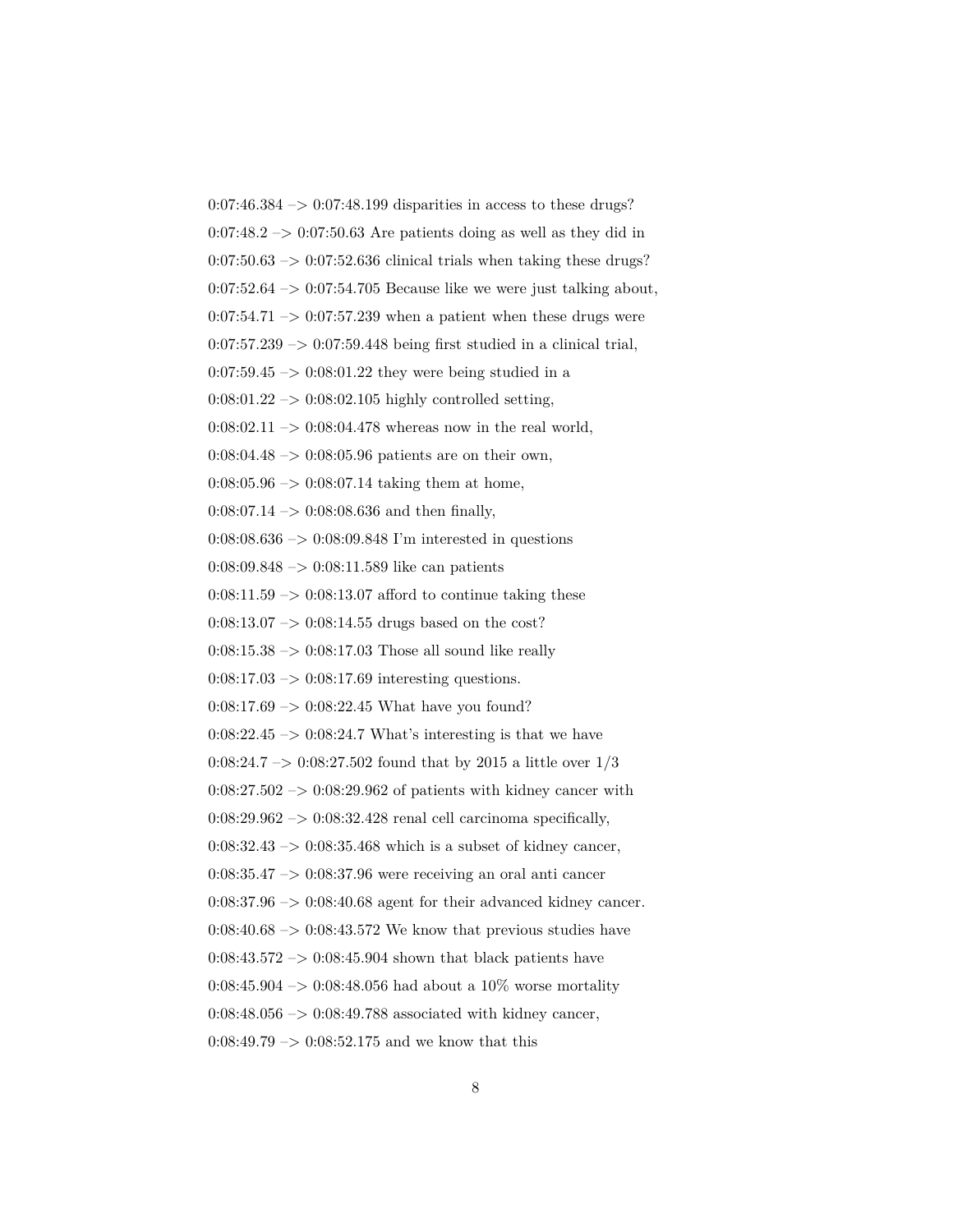$0:08:52.175 \rightarrow 0:08:54.083$  difference is not improved with

 $0:08:54.09 \rightarrow 0:08:55.23$  the introduction of these

 $0:08:55.23 \rightarrow 0:08:56.75$  oral anti cancer agents.

 $0:08:56.75 \rightarrow 0:08:59.612$  We wanted to see if access to these drugs

 $0:08:59.612 \rightarrow 0:09:02.828$  was a potential driver of these disparities.

 $0:09:02.83 \rightarrow 0:09:03.23$  Surprisingly,

 $0:09:03.23 \rightarrow 0:09:06.43$  when we looked we didn't see any difference

 $0:09:06.43 \rightarrow 0:09:08.91$  in access to these drugs by race,

 $0.09:08.91 \rightarrow 0.09:10.81$  ethnicity or any other indicators

 $0:09:10.81 \rightarrow 0:09:11.95$  of socioeconomic status.

 $0:09:11.95 \rightarrow 0:09:12.323$  However,

 $0:09:12.323 \rightarrow 0:09:14.934$  we did see decreased use in these

 $0:09:14.934 \rightarrow 0:09:17.35$  oral agents in patients who were

 $0:09:17.35 \rightarrow 0:09:19.35$  unmarried, patients who were living

 $0:09:19.35 \rightarrow 0:09:21.586$  in the South, and patients who

 $0:09:21.586 \rightarrow 0:09:24.11$  were in older age groups and in

 $0:09:24.11 \rightarrow 0:09:25.63$  this specific patient population

 $0:09:25.63 \rightarrow 0:09:28.998$  that means patients who

 $0:09:29 \rightarrow 0:09:32.006$  were in the age group 80 plus.

 $0:09:32.326 \rightarrow 0:09:34.222$  We were surprised to see that

 $0:09:34.222 \rightarrow 0:09:36.276$  access to these drugs was not

0:09:36.276  $\rightarrow$  0:09:38.016 different by race or ethnicity,

 $0.09:38.02 \rightarrow 0.09:40.316$  so we next wanted to see if something

 $0:09:40.316 \rightarrow 0:09:42.416$  else could be driving disparities in

 $0.09:42.416 \rightarrow 0.09:45.03$  kidney cancer outcomes that we know exist.

 $0:09:45.03 \rightarrow 0:09:47.312$  So we looked at adherence to these

 $0:09:47.312 \rightarrow 0:09:48.942$  medications and what we observed

 $0:09:48.942 \rightarrow 0:09:51.014$  was that about half of the patients

 $0.09:51.014 \rightarrow 0.09:53.209$  we studied were adhering to the

 $0.09:53.209 \rightarrow 0.09:54.677$  medication during the first

0:09:54.677 –> 0:09:56.582 three months of their treatment.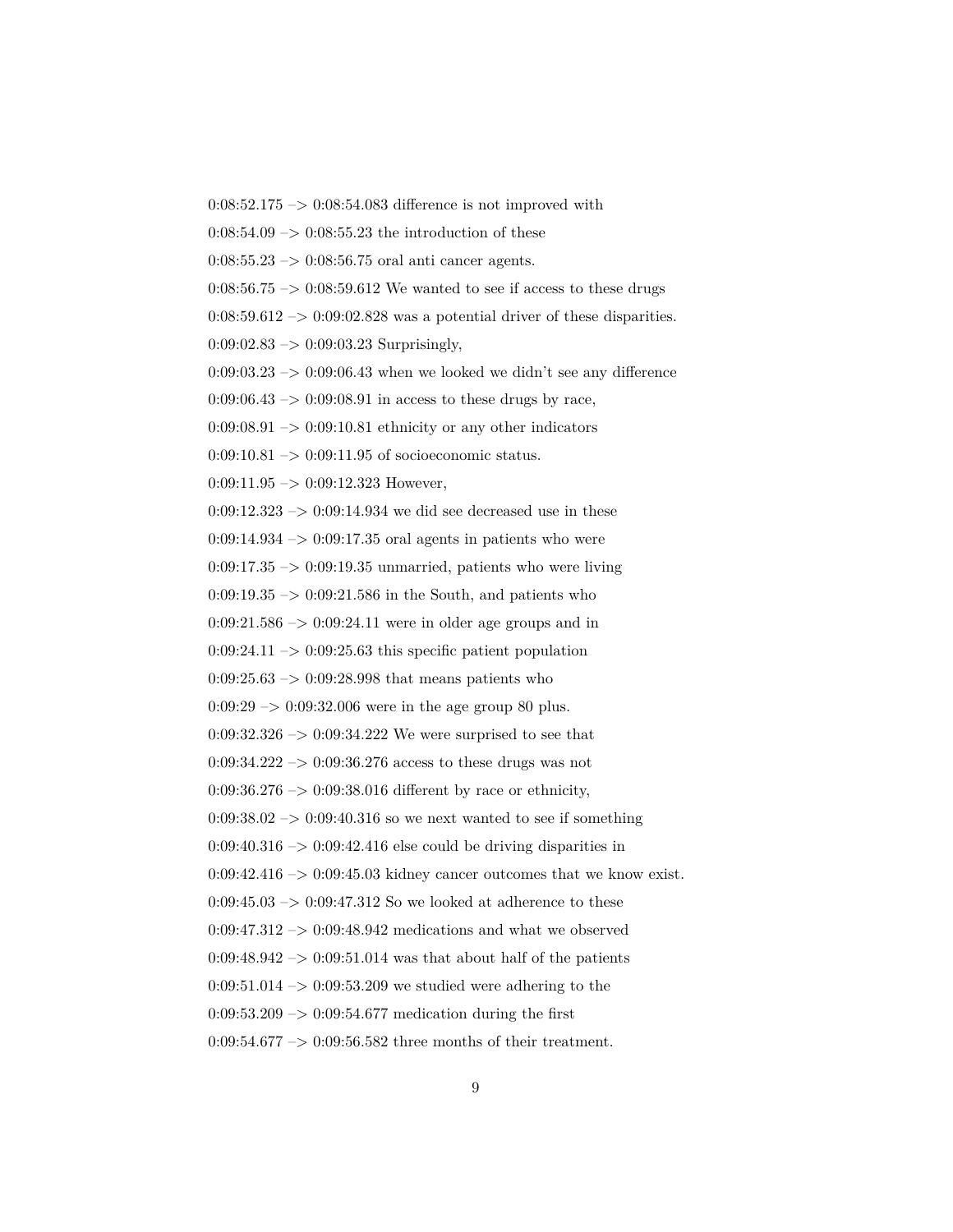$0:09:56.582 \rightarrow 0:09:58.497$  So we were interested in the patients  $0:09:58.497 \rightarrow 0:10:00.158$  who live in areas with  $0:10:00.16 \rightarrow 0:10:02.372$  high levels of poverty were much less  $0:10:02.372 \rightarrow 0:10:04.385$  likely to take their medication almost  $0:10:04.385 \rightarrow 0:10:07.183$  half as likely as those who did not  $0:10:07.183 \rightarrow 0:10:09.158$  live in high poverty neighborhoods.  $0:10:09.16 \rightarrow 0:10:09.478$  Also,  $0:10:09.478 \rightarrow 0:10:12.022$  we found that patients that had to pay more 0:10:12.022 -> 0:10:14.687 than \$200 a month for their medications 0:10:14.69 –> 0:10:16.52 they were about  $30\%$  less likely  $0:10:16.52 \rightarrow 0:10:18.481$  to be adherent as compared to 0:10:18.481 –> 0:10:20.161 patients paying less than \$200 0:10:20.161 –> 0:10:22.3 a month for their medication.  $0:10:22.3 \rightarrow 0:10:25.76$  So when we take a step back from all this,  $0:10:25.76 \rightarrow 0:10:27.836$  what we think we're seeing is  $0:10:27.836 \rightarrow 0:10:29.608$  that although poor patients are  $0:10:29.608 \rightarrow 0:10:31.57$  able to start these drugs because  $0:10:31.57 \rightarrow 0:10:33.529$  we're not seeing any difference  $0:10:33.53 \rightarrow 0:10:34.811$  in their initiation,  $0:10:34.811 \rightarrow 0:10:38.235$  they may not be able to continue to  $0:10:38.235 \rightarrow 0:10:41.011$  take them or to continue to take them  $0:10:41.011 \rightarrow 0:10:43.779$  as often as they are prescribed,  $0.10:43.78 \rightarrow 0.10:45.895$  because we're seeing decreases in  $0:10:45.895 \rightarrow 0:10:48.515$  the adherence to these drugs and  $0:10:48.515 \rightarrow 0:10:51.095$  that could be affecting the  $0:10:51.095 \rightarrow 0:10:52.799$  differential outcomes that  $0:10:52.799 \rightarrow 0:10:54.845$  we know exist in patients with kidney cancer.  $0:10:54.85 \rightarrow 0:10:58.126$  So when you control 0:10:58.126  $\rightarrow$  0:11:00.796 for socioeconomic status and  $0:11:00.796 \rightarrow 0:11:03.54$  you look at the impact on race  $0:11:03.54 \rightarrow 0:11:07.306$  did you find that that was a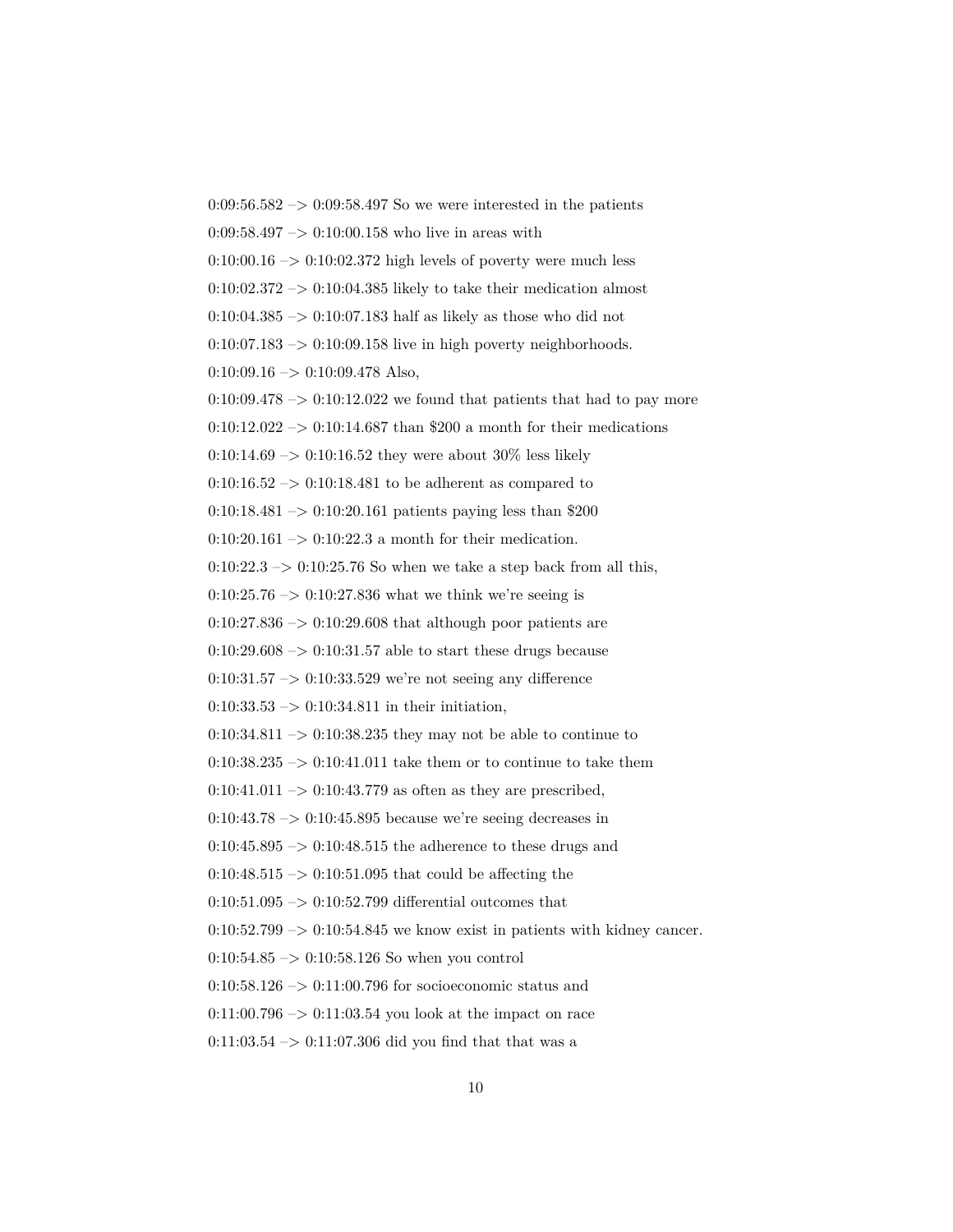$0:11:07.306 \rightarrow 0:11:09.959$  driver that

 $0:11:09.96 \rightarrow 0:11:11.403$  mediated the relationship

0:11:11.403  $\rightarrow$  0:11:13.327 between race and outcomes?

 $0:11:15.26 \rightarrow 0:11:20.63$  I think that

 $0:11:20.63 \rightarrow 0:11:21.966$  is a good interpretation of

 $0:11:21.966 \rightarrow 0:11:23.303$  what we're seeing, right?

 $0:11:23.303 \rightarrow 0:11:25.634$  So I think what you're asking is,

 $0:11:25.64 \rightarrow 0:11:27.985$  when you look at everything

 $0:11:27.985 \rightarrow 0:11:30.319$  in the same model,

 $0:11:30.32 \rightarrow 0:11:32.323$  we're seeing that yes,

 $0:11:32.323 \rightarrow 0:11:34.321$  poverty is driving this measure

0:11:34.321  $\rightarrow$  0:11:36.326 of adherence, but we're not

 $0:11:36.326 \rightarrow 0:11:37.996$  seeing an association with race,

 $0:11:38 \rightarrow 0:11:40.331$  but I think what you're

 $0:11:40.331 \rightarrow 0:11:41.855$  getting at, which is correct,

 $0:11:41.855 \rightarrow 0:11:44.323$  is that the kind of

 $0:11:44.323 \rightarrow 0:11:46.348$  interaction between race and poverty,

 $0:11:46.35 \rightarrow 0:11:49.37$  those are two very closely

 $0:11:49.37 \rightarrow 0:11:52.597$  related.

 $0:11:52.6 \rightarrow 0:11:54.89$  So yes, seeing an association

 $0:11:54.89 \rightarrow 0:11:57.18$  in one might be attenuating

 $0:11:57.258 \rightarrow 0:11:59.508$  the association in the other.

0:12:00.12  $\rightarrow$  0:12:03.298 Did you look at that?

 $0:12:03.3 \rightarrow 0:12:06.716$  The reason I ask is

 $0:12:06.716 \rightarrow 0:12:09.549$  because we've seen a similar thing

0:12:09.549  $\Rightarrow$  0:12:12.375 across a number of disease sites.

 $0:12:12.38 \rightarrow 0:12:15.068$  I did a study just recently

 $0:12:15.068 \rightarrow 0:12:17.364$  looking at breast cancer survivors

 $0:12:17.364 \rightarrow 0:12:20.55$  and their use of endocrine therapy,

 $0:12:20.55 \rightarrow 0:12:23.665$  which is also an oral agent that

 $0:12:23.665 \rightarrow 0:12:27.14$  women take for at least five years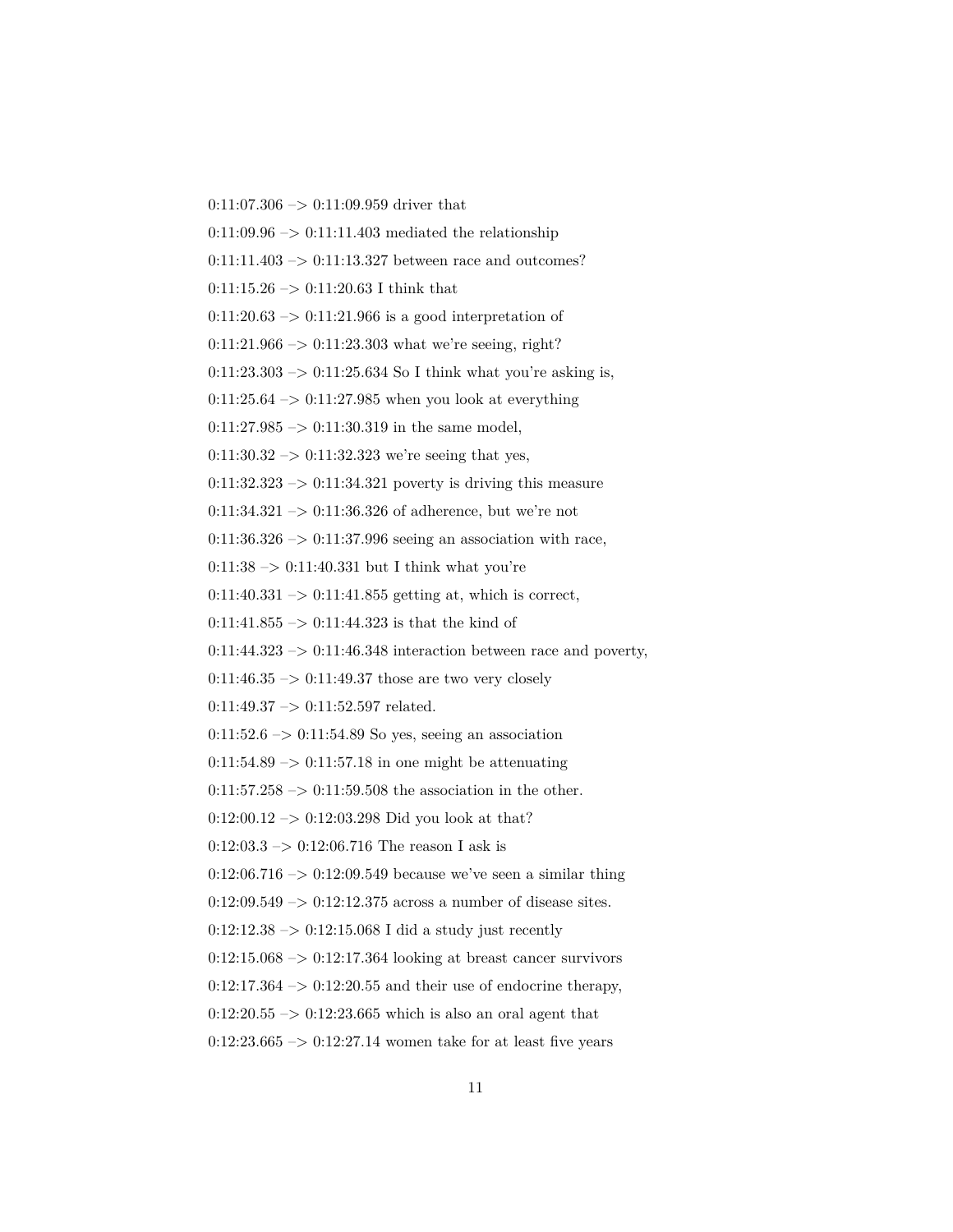$0:12:27.14 \rightarrow 0:12:30.206$  and very similar to your findings,  $0:12:30.21 \rightarrow 0:12:32.64$  did not find that there was  $0:12:32.64 \rightarrow 0:12:34.71$  necessarily a difference by race,  $0:12:34.71 \rightarrow 0:12:37.139$  which we had thought might have been  $0:12:37.139 \rightarrow 0:12:39.712$  a factor when looking at whether  $0:12:39.712 \rightarrow 0:12:41.656$  people took these medications,  $0:12:41.66 \rightarrow 0:12:44.66$  but we we were looking at the question  $0:12:44.66 \rightarrow 0:12:47.75$  of did you not take this medication 0:12:47.75  $\rightarrow$  0:12:50.858 as prescribed due to cost and we  $0:12:50.858 \rightarrow 0:12:53.546$  thought there may be a  $0:12:53.546 \rightarrow 0:12:55.98$  racial disparity in terms of that.  $0:12:55.98 \rightarrow 0:12:58.428$  But when we looked at it,  $0:12:58.43 \rightarrow 0:13:01.046$  we didn't find a racial disparity  $0:13:01.046 \rightarrow 0:13:02.354$  but really found a  $0:13:02.36 \rightarrow 0:13:04.922$  difference very much as you say  $0:13:04.922 \rightarrow 0:13:08.095$  in terms of poverty and in terms of  $0:13:08.095 \rightarrow 0:13:10.99$  whether or not people had insurance.  $0:13:10.99 \rightarrow 0:13:14.362$  I'm wondering if  $0:13:14.362 \rightarrow 0:13:16.61$  you controlled for poverty 0:13:16.61  $\rightarrow$  0:13:18.818 and whether we still see a 0:13:18.818  $\rightarrow$  0:13:20.846 difference in outcomes between black 0:13:20.846 –> 0:13:22.806 patients and Caucasian patients.  $0:13:22.81 \rightarrow 0:13:25.694$  So in our city we did not  $0:13:25.7 \rightarrow 0:13:27.76$  see a difference by race,  $0:13:27.76 \rightarrow 0:13:31.064$  but we did see a difference by poverty.  $0:13:31.07 \rightarrow 0:13:34.47$  So by both indicators of poverty and 0:13:34.47 –> 0:13:37.668 race were in the model and the  $0:13:37.67 \rightarrow 0:13:40.554$  association by race, as you said,  $0:13:40.56 \rightarrow 0:13:43.912$  for your city was not significant where it  $0:13:43.912 \rightarrow 0:13:47.517$  was for the indicators of poverty level.  $0:13:47.52 \rightarrow 0:13:48.652$  Does that make sense?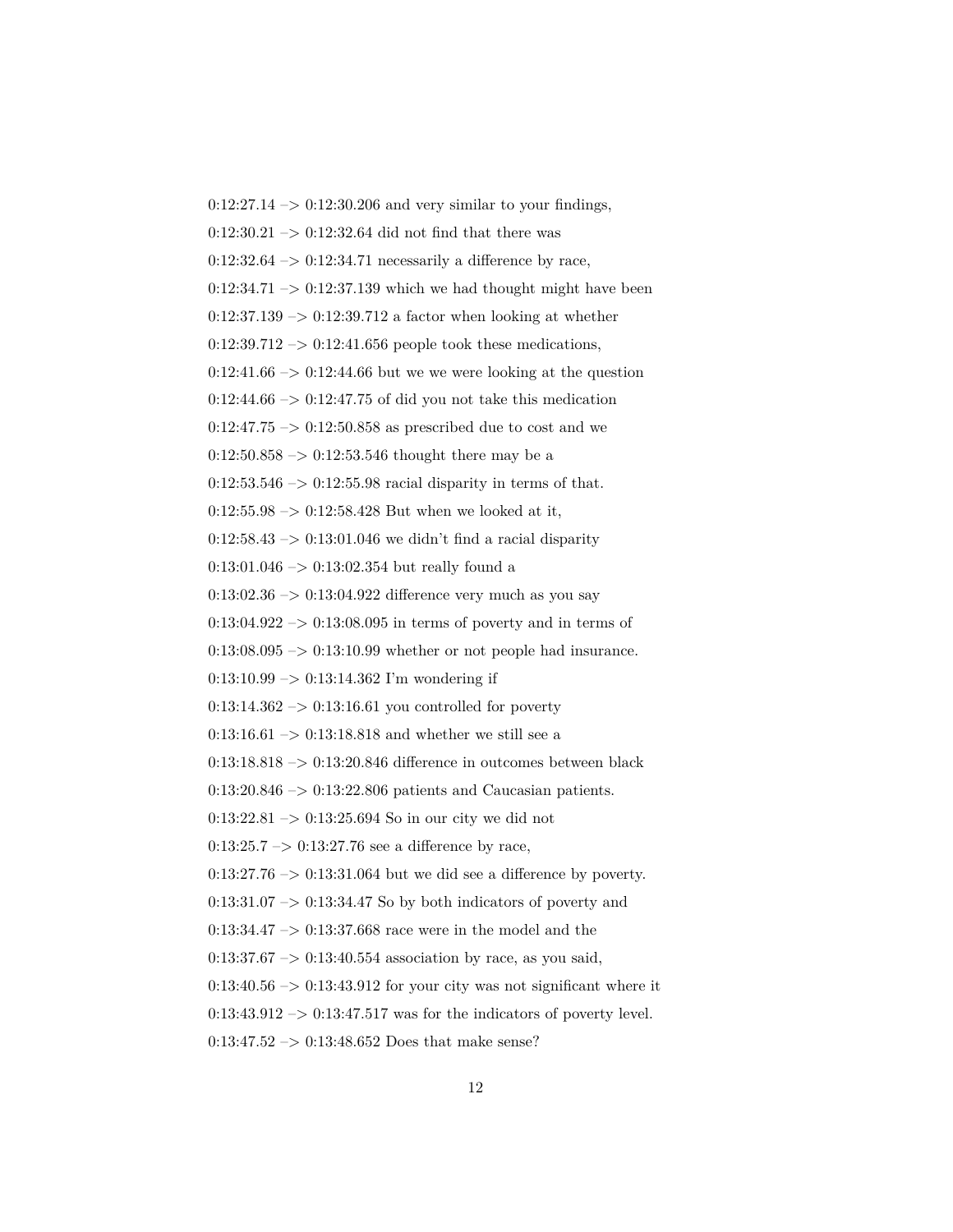$0:13:48.652 \rightarrow 0:13:50.067$  So even though they were

 $0:13:50.067 \rightarrow 0:13:51.41$  both in the model race,

 $0:13:51.41 \rightarrow 0:13:53.634$  we did not find an association with race,

 $0:13:53.64 \rightarrow 0:13:55.03$  but we did with poverty,

 $0:13:55.03 \rightarrow 0:13:57.342$  and I guess the point that I was

 $0:13:57.342 \rightarrow 0:13:59.311$  trying to make earlier is that

0:13:59.311 –> 0:14:00.956 we know you that

 $0:14:00.96 \rightarrow 0:14:03.86$  unfortunately, in this country,

 $0:14:03.86 \rightarrow 0:14:07.485$  poverty differentially impacts folks

 $0:14:11.5 \rightarrow 0:14:13.768$  by race and ethnicity.

 $0:14:13.77 \rightarrow 0:14:16.05$  This is such an

 $0:14:16.05 \rightarrow 0:14:16.81$  interesting conversation,

0:14:16.81 –> 0:14:19.057 but we need to take a short

 $0:14:19.057 \rightarrow 0:14:21.35$  break for a medical minute.

 $0:14:21.35 \rightarrow 0:14:23.624$  Please stay tuned to learn more

 $0:14:23.624 \rightarrow 0:14:25.14$  about cancer prevention with

0:14:25.14 –> 0:14:26.656 my guest Doctor Michaela Dinan.

 $0:14:26.656 \rightarrow 0:14:28.93$  Support for Yale Cancer Answers

 $0.14:28.93 \rightarrow 0.14:31.396$  comes from AstraZeneca, working

 $0:14:31.396 \rightarrow 0:14:34.24$  to eliminate cancer as a cause of death.

0:14:34.24 –> 0:14:37.528 Learn more at astrazeneca-us.com.

 $0:14:37.53 \rightarrow 0:14:39.59$  This is a medical minute

 $0:14:39.59 \rightarrow 0:14:40.826$  about colorectal cancer.

 $0:14:40.83 \rightarrow 0:14:42.231$  When detected early,

 $0:14:42.231 \rightarrow 0:14:44.566$  colorectal cancer is easily treated

 $0:14:44.566 \rightarrow 0:14:47.449$  on highly curable and as a result

0:14:47.449  $->$  0:14:49.779 it's recommended that men and women

 $0:14:49.779 \rightarrow 0:14:52.453$  over the age of 50 have regular

 $0:14:52.453 \rightarrow 0:14:54.728$  colonoscopies to screen for the disease.

 $0.14:54.728 \rightarrow 0.14:56.613$  Tumor gene analysis has helped

 $0:14:56.613 \rightarrow 0:14:58.352$  improve management of colorectal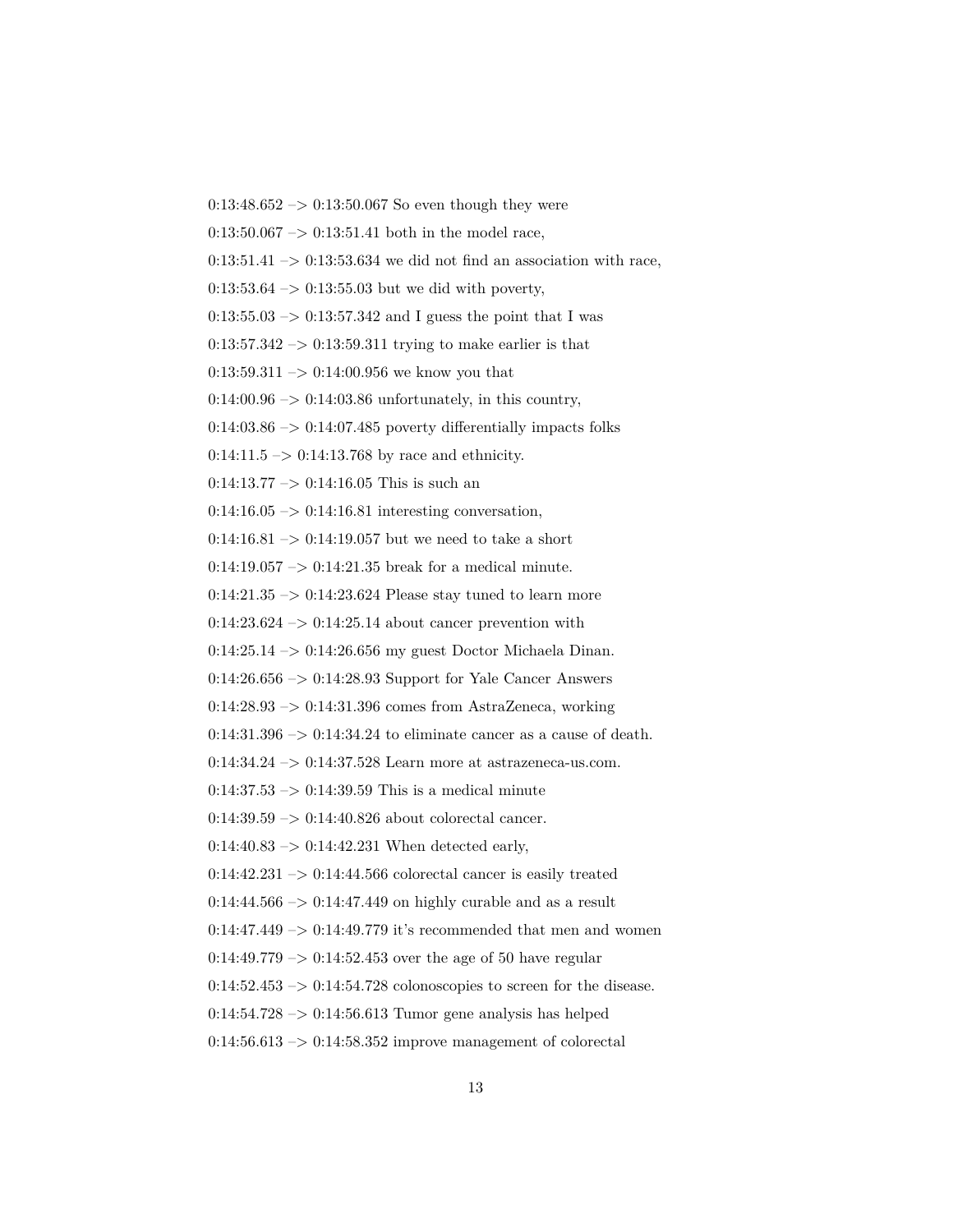- $0:14:58.352 \rightarrow 0:15:00.512$  cancer by identifying the patients
- $0:15:00.512 \rightarrow 0:15:02.695$  most likely to benefit from
- $0:15:02.695 \rightarrow 0:15:04.785$  chemotherapy and newer targeted agents,
- $0:15:04.79 \rightarrow 0:15:06.69$  resulting in more patient
- $0:15:06.69 \rightarrow 0:15:07.64$  specific treatments.
- $0:15:07.64 \rightarrow 0:15:09.672$  More information is available
- $0:15:09.672 \rightarrow 0:15:10.688$  at yalecancercenter.org.
- $0:15:10.69 \rightarrow 0:15:14.866$  You're listening to Connecticut Public Radio.
- 0:15:14.87 –> 0:15:15.31 Welcome
- $0:15:15.31 \rightarrow 0:15:17.5$  back to Yale Cancer Answers.
- $0:15:17.5 \rightarrow 0:15:20.212$  This is doctor Anees Chagpar and
- $0:15:20.212 \rightarrow 0:15:23.164$  I'm joined tonight by my guest Doctor
- 0:15:23.164 –> 0:15:25.354 Michaela Dinan and we're talking
- $0:15:25.429 \rightarrow 0:15:28.034$  about cancer prevention and more,
- $0:15:28.034 \rightarrow 0:15:30.639$  specifically, right before the break
- $0:15:30.64 \rightarrow 0:15:32.388$  Michaela you were telling
- $0:15:32.388 \rightarrow 0:15:34.136$  us about your research
- $0:15:34.14 \rightarrow 0:15:36.255$  looking at disparities that we
- $0:15:36.255 \rightarrow 0:15:38.37$  see in outcomes between African
- 0:15:38.444 –> 0:15:40.384 American patients and Caucasian
- $0:15:40.384 \rightarrow 0:15:42.809$  patients with regards to kidney
- 0:15:42.809 –> 0:15:44.897 cancer and renal cell cancer.
- $0:15:44.9 \rightarrow 0:15:46.361$  In particular,
- $0:15:46.361 \rightarrow 0:15:48.796$  you were looking specifically
- $0.15:48.8 \rightarrow 0.15:52.592$  then at oral agents and found that really
- $0:15:52.592 \rightarrow 0:15:56.1$  race was not a driver of adherence,
- $0:15:56.1 \rightarrow 0:15:59.016$  but really poverty was, so a
- $0:15:59.016 \rightarrow 0:16:00.474$  couple of questions.
- $0:16:00.48 \rightarrow 0:16:04.312$  Has anybody gone back and looked at the
- $0:16:04.312 \rightarrow 0:16:06.818$  correlation between race and outcomes?
- $0:16:06.82 \rightarrow 0:16:10.502$  That kind of drove your research to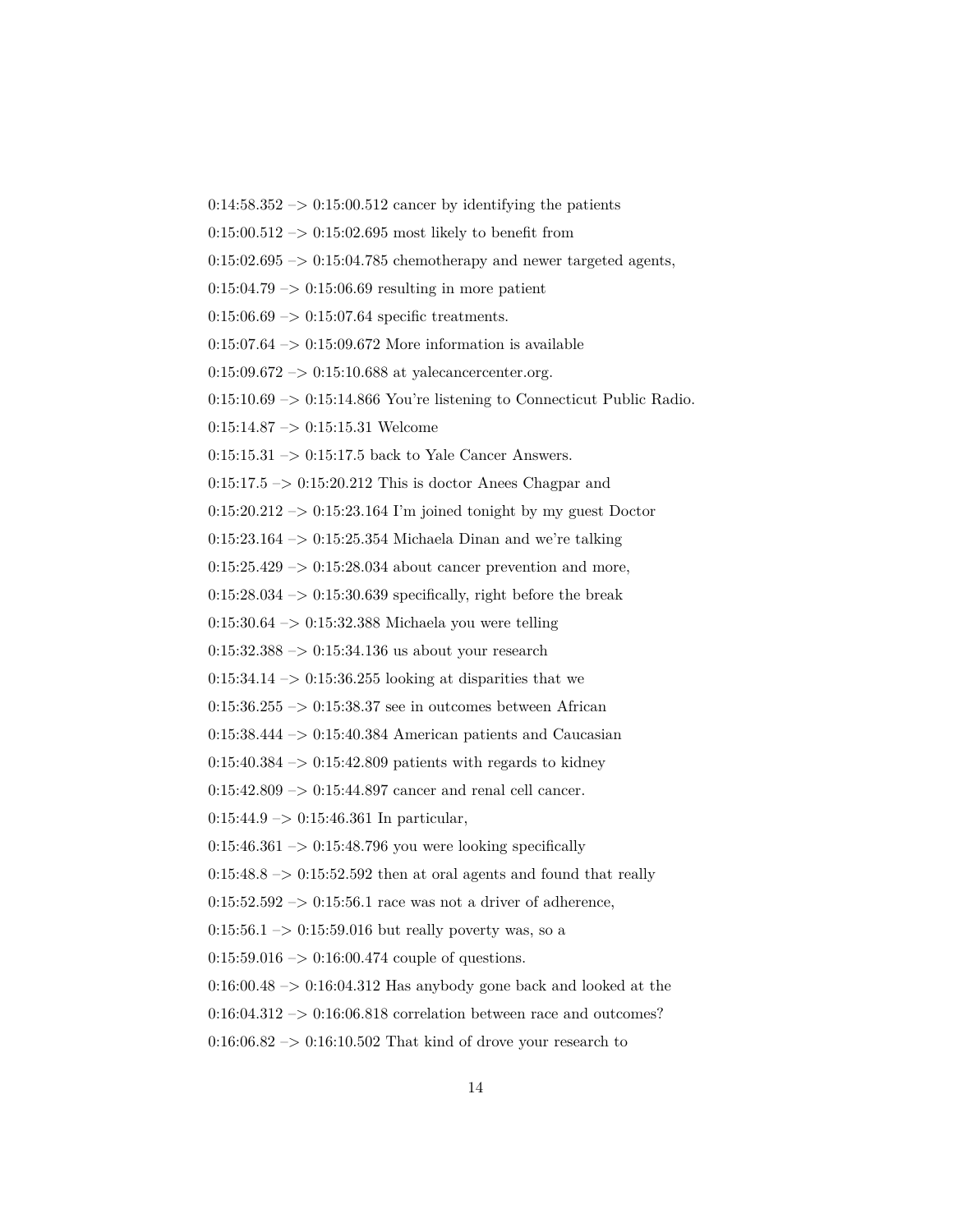$0:16:10.502 \rightarrow 0:16:14.928$  begin with and took a step back and said  $0:16:14.93 \rightarrow 0:16:17.918$  uncoupling that from poverty is  $0:16:17.918 \rightarrow 0:16:19.412$  it really poverty  $0.16:19.42 \rightarrow 0.16:22.906$  that is the driver of those outcomes,  $0:16:22.91 \rightarrow 0:16:26.558$  or is it really race and the poverty  $0:16:26.558 \rightarrow 0:16:28.676$  by association with nonadherence  $0:16:28.676 \rightarrow 0:16:30.9$  is a separate issue?  $0:16:33.305 \rightarrow 0:16:36.476$  Yeah, so the overall question of  $0:16:36.476 \rightarrow 0:16:39.248$  why is there differential outcomes for  $0:16:39.248 \rightarrow 0:16:42.019$  patients of black race with kidney cancer?  $0:16:42.02 \rightarrow 0:16:44.757$  That's a bigger question and the studies  $0:16:44.757 \rightarrow 0:16:47.17$  that have looked at that question  $0:16:47.17 \rightarrow 0:16:49.802$  some of them have certainly  $0:16:49.802 \rightarrow 0:16:52.668$  included measures of poverty in them and  $0:16:52.668 \rightarrow 0:16:55.164$  have still found a significant association  $0:16:55.241 \rightarrow 0:16:57.455$  between race and outcomes as well. 0:16:57.46 –> 0:16:59.044 You're right and 0:16:59.044 –> 0:17:00.628 our study was specifically a  $0:17:02.71 \rightarrow 0:17:05.21$  subset of that question.  $0:17:05.21 \rightarrow 0:17:07.21$  Because we were specifically  $0:17:07.21 \rightarrow 0:17:08.71$  interested in  $0:17:08.71 \rightarrow 0:17:12.021$  how are oral anti cancer agents either  $0:17:12.021 \rightarrow 0:17:15.048$  contributing or not contributing to this  $0:17:15.048 \rightarrow 0:17:18.084$  kind of pre observed disparity that  $0.17:18.084 \rightarrow 0.17:21.207$  we've seen in kidney cancer patients?  $0:17:21.21 \rightarrow 0:17:24.06$  So because oral anti cancer agents  $0:17:24.06 \rightarrow 0:17:26.57$  were a relatively knew technology  $0:17:26.57 \rightarrow 0:17:29.205$  in the kidney cancer space,  $0:17:29.21 \rightarrow 0:17:32.857$  we wanted to see whether or not  $0:17:32.86 \rightarrow 0:17:35.075$  they were contributing  $0:17:35.075 \rightarrow 0:17:37.29$  to an attenuation of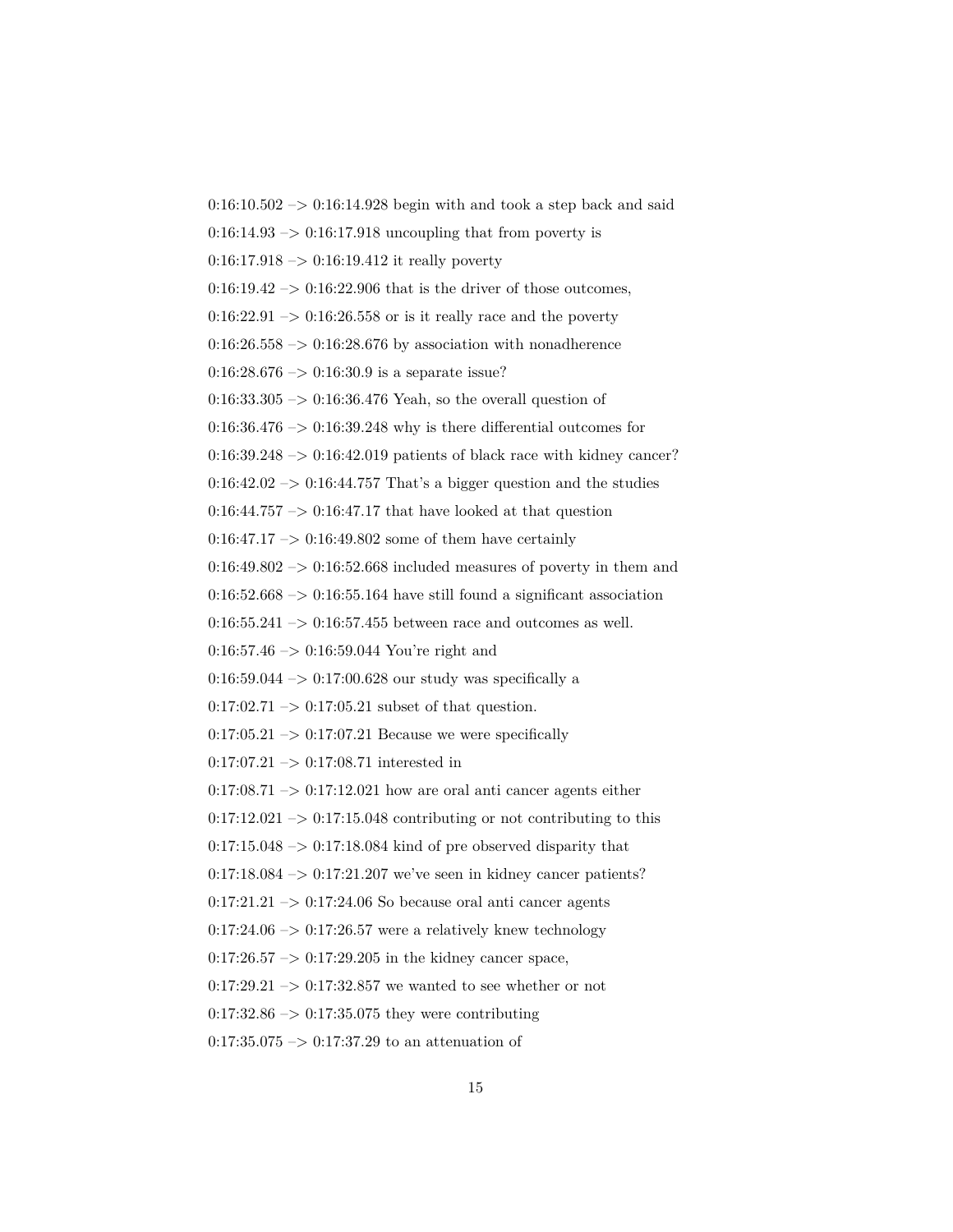$0:17:37.373 \rightarrow 0:17:39.369$  this disparity in outcomes,  $0.17:39.37 \rightarrow 0.17:41.475$  or whether it was contributing  $0:17:41.475 \rightarrow 0:17:43.58$  to a potential widening of  $0:17:43.661 \rightarrow 0:17:45.877$  these disparities in outcomes.  $0:17:45.88 \rightarrow 0:17:46.345$  Because  $0:17:47.275 \rightarrow 0:17:49.6$  previous research of both mine  $0:17:49.6 \rightarrow 0:17:52.689$  and other folks looking at the  $0:17:52.689 \rightarrow 0:17:54.769$  emergence of medical technologies  $0:17:54.769 \rightarrow 0:17:57.465$  and cancers has shown that 0:17:57.465  $\rightarrow$  0:18:00.305 sometimes it can go either way.  $0.18:00.305 \rightarrow 0.18:03.155$  It can either help mitigate disparities  $0:18:03.16 \rightarrow 0:18:06.065$  or sometimes it can help widen disparities 0:18:06.07  $\Longrightarrow$  0:18:07.18 if there's  $0.18:07.18 \rightarrow 0.18:09.03$  an additional element of decreased  $0.18:09.03 \rightarrow 0.18:11.049$  access for certain populations.  $0:18:12.295 \rightarrow 0:18:14.37$  The other question that  $0:18:14.37 \rightarrow 0:18:17.226$  I had was when we were talking earlier  $0:18:17.226 \rightarrow 0:18:19.898$  before the break about the whole  $0.18:19.898 \rightarrow 0.18:22.248$  concept of health services research,  $0.18:22.25 \rightarrow 0.18:24.84$  one of the really important points you  $0:18:24.84 \rightarrow 0:18:27.763$  made is that health services  $0:18:27.763 \rightarrow 0:18:30.373$  research really looks at real world  $0.18:30.448 \rightarrow 0.18:33.346$  outcomes as opposed to trials.  $0:18:33.35 \rightarrow 0:18:37.9$  And clinical trials sadly do not necessarily  $0.18:37.9 \rightarrow 0.18:40.83$  include the population at large,  $0:18:40.83 \rightarrow 0:18:45.806$  and so when we think about clinical trials,  $0.18:45.81 \rightarrow 0.18:48.298$  particularly with oral agents  $0:18:48.298 \rightarrow 0:18:50.164$  for kidney cancer,  $0:18:50.17 \rightarrow 0:18:53.908$  did those include African American patients,  $0.18:53.91 \rightarrow 0.18:58.278$  and were the outcomes in those  $0.18:58.278 \rightarrow 0.19:01.19$  African American patients equivalent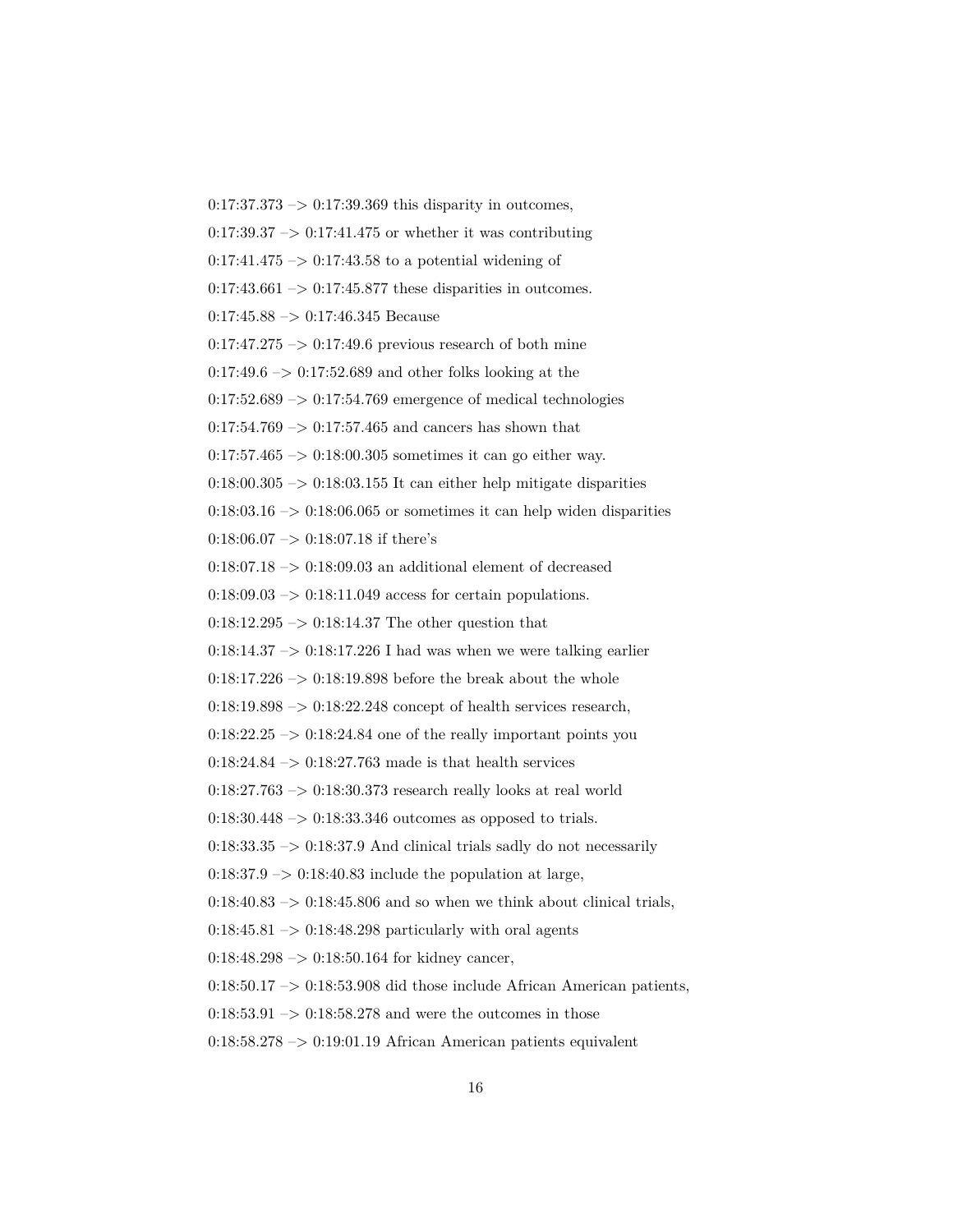0:19:01.299 –> 0:19:03.69 to Caucasian patients?  $0:19:03.69 \rightarrow 0:19:06.678$  I mean, could that partly explain  $0.19:06.678 \rightarrow 0.19:08.93$  some of these disparities as well?  $0:19:08.93 \rightarrow 0:19:11.78$  That's a great question,  $0:19:11.78 \rightarrow 0:19:14.594$  and again, it points to a broader  $0:19:14.594 \rightarrow 0:19:17.983$  issue where clinical trials in 0:19:17.983  $\rightarrow$  0:19:20.608 general struggle to be representative  $0:19:20.608 \rightarrow 0:19:23.678$  of the general population,  $0:19:23.68 \rightarrow 0:19:25.83$  and there are certainly efforts  $0.19:25.83 \rightarrow 0.19:28.595$  to make those clinical trials more  $0:19:28.595 \rightarrow 0:19:31.3$  representative of the general population.  $0:19:31.3 \rightarrow 0:19:34.975$  But that's something that continues to be 0:19:38.074  $\rightarrow$  0:19:40.576 addressed and certainly race is 1 0:19:40.576  $->$  0:19:42.76 area where there have been efforts  $0:19:42.76 \rightarrow 0:19:45.539$  to make them more representative. 0:19:45.54  $\rightarrow$  0:19:48.38 I think 1 area where trials continue to  $0:19:48.38 \rightarrow 0:19:50.299$  struggle with their representativeness  $0.19:50.299 \rightarrow 0.19:52.575$  is with older populations,  $0:19:52.58 \rightarrow 0:19:55.442$  and I think that's something that's  $0:19:55.442 \rightarrow 0:19:57.35$  particularly relevant to cancer 0:19:57.429 –> 0:20:00.208 patients because a lot of cancers tend  $0:20:00.21 \rightarrow 0:20:02.664$  to have median age of diagnosis  $0:20:02.664 \rightarrow 0:20:06.05$  for the 65 plus patient population,  $0:20:06.05 \rightarrow 0:20:10.082$  and yet those people tend to be very  $0:20:10.082 \rightarrow 0:20:12.868$  under represented in trials.  $0:20:12.87 \rightarrow 0:20:13.844$  For instance,  $0:20:13.844 \rightarrow 0:20:17.74$  I think one great example of this is  $0:20:18.69 \rightarrow 0:20:21.065$  with an you emerging medical  $0:20:21.065 \rightarrow 0:20:23.558$  technology which is relevant to  $0:20:23.558 \rightarrow 0:20:26.504$  kidney cancer but also other  $0:20:26.51 \rightarrow 0:20:29.125$  cancers are immunotherapies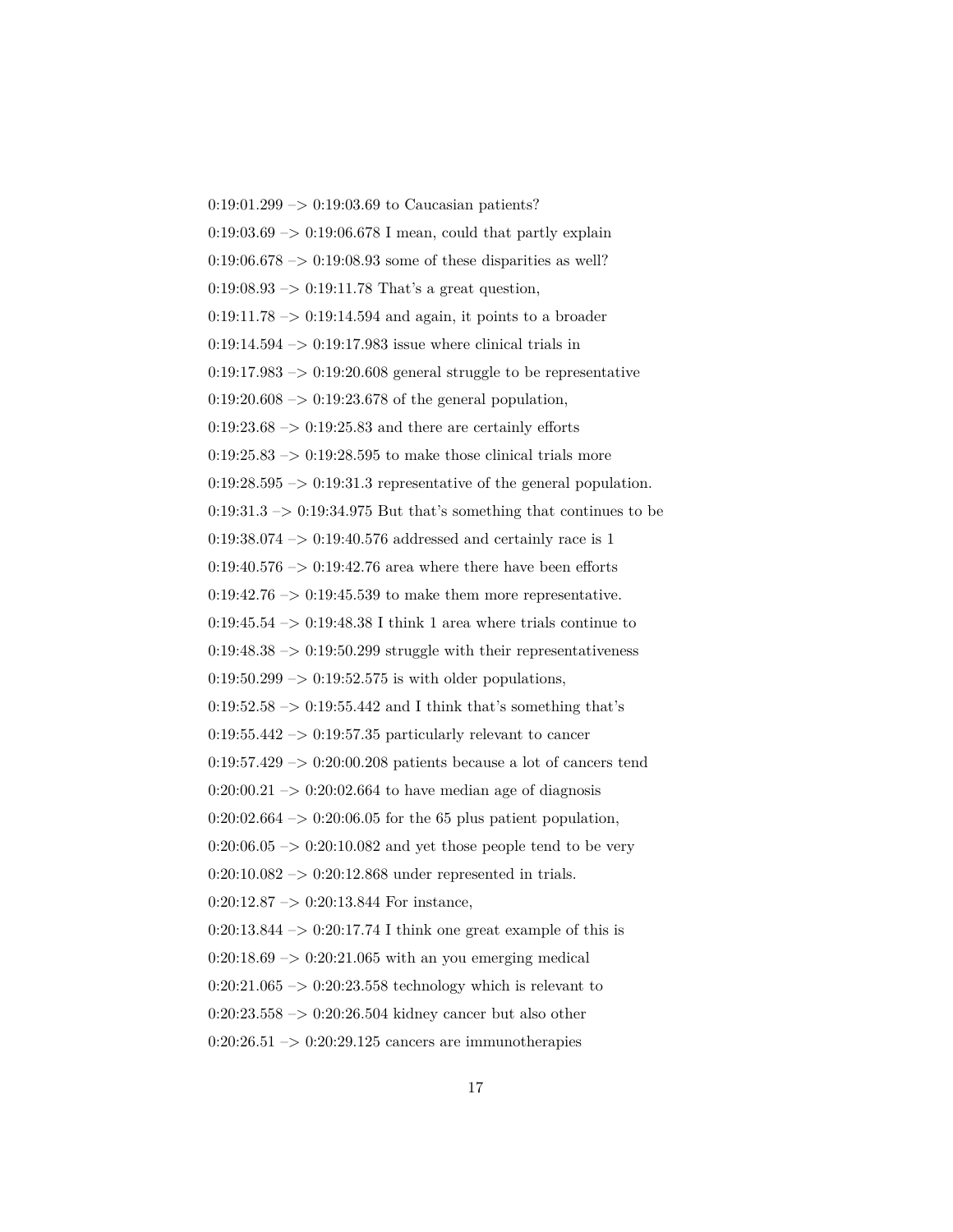$0:20:29.125 \rightarrow 0:20:31.217$  or immune checkpoint inhibitors.  $0:20:31.22 \rightarrow 0:20:32.152$  And again,  $0:20:32.152 \rightarrow 0:20:34.482$  older folks in those clinical  $0:20:34.482 \rightarrow 0:20:37.199$  trials are under represented and  $0:20:37.2 \rightarrow 0:20:40.182$  yet there's this kind of assumption  $0:20:40.182 \rightarrow 0:20:42.646$  that these immune checkpoint inhibitors  $0:20:42.646 \rightarrow 0:20:45.418$  are going to be less toxic than  $0:20:45.418 \rightarrow 0:20:48.773$  the standard or previously  $0:20:48.773 \rightarrow 0:20:50.636$  used cytotoxic chemotherapies.  $0:20:50.64 \rightarrow 0:20:52.212$  And so you know,  $0:20:52.212 \rightarrow 0:20:55.229$  a lot of physicians have been operating  $0:20:55.229 \rightarrow 0:20:58.619$  under the assumption that the toxicity  $0:20:58.619 \rightarrow 0:21:01.77$  profiles of these immune oncology  $0:21:01.77 \rightarrow 0:21:04.212$  agents is less than traditional  $0:21:04.212 \rightarrow 0:21:06.778$  therapies and so have been more  $0:21:06.778 \rightarrow 0:21:08.923$  willing to give these therapies  $0:21:08.923 \rightarrow 0:21:11.467$  to older patients and yet it's  $0:21:11.467 \rightarrow 0:21:13.825$  not really based on clinical trial  $0:21:13.825 \rightarrow 0:21:15.88$  data because that clinical trial  $0:21:15.88 \rightarrow 0:21:17.54$  data doesn't readily exist,  $0:21:17.54 \rightarrow 0:21:20.34$  and so one of the things I'm interested  $0:21:20.34 \rightarrow 0:21:23.529$  in potentially looking at in the  $0:21:23.529 \rightarrow 0:21:26.418$  future is real world utilization of  $0:21:26.418 \rightarrow 0:21:29.19$  these drugs in patients who were again  $0:21:29.19 \rightarrow 0:21:32.105$  not going to be represented and in  $0:21:32.105 \rightarrow 0:21:34.22$  standard trials and whose outcomes,  $0:21:34.22 \rightarrow 0:21:36.728$  whose toxicity profiles may look very  $0:21:36.728 \rightarrow 0:21:38.838$  different than what is typically  $0:21:38.838 \rightarrow 0:21:40.286$  seen in a trial.  $0:21:40.71 \rightarrow 0:21:43.242$  I think that  $0:21:43.242 \rightarrow 0:21:44.93$  it's so important,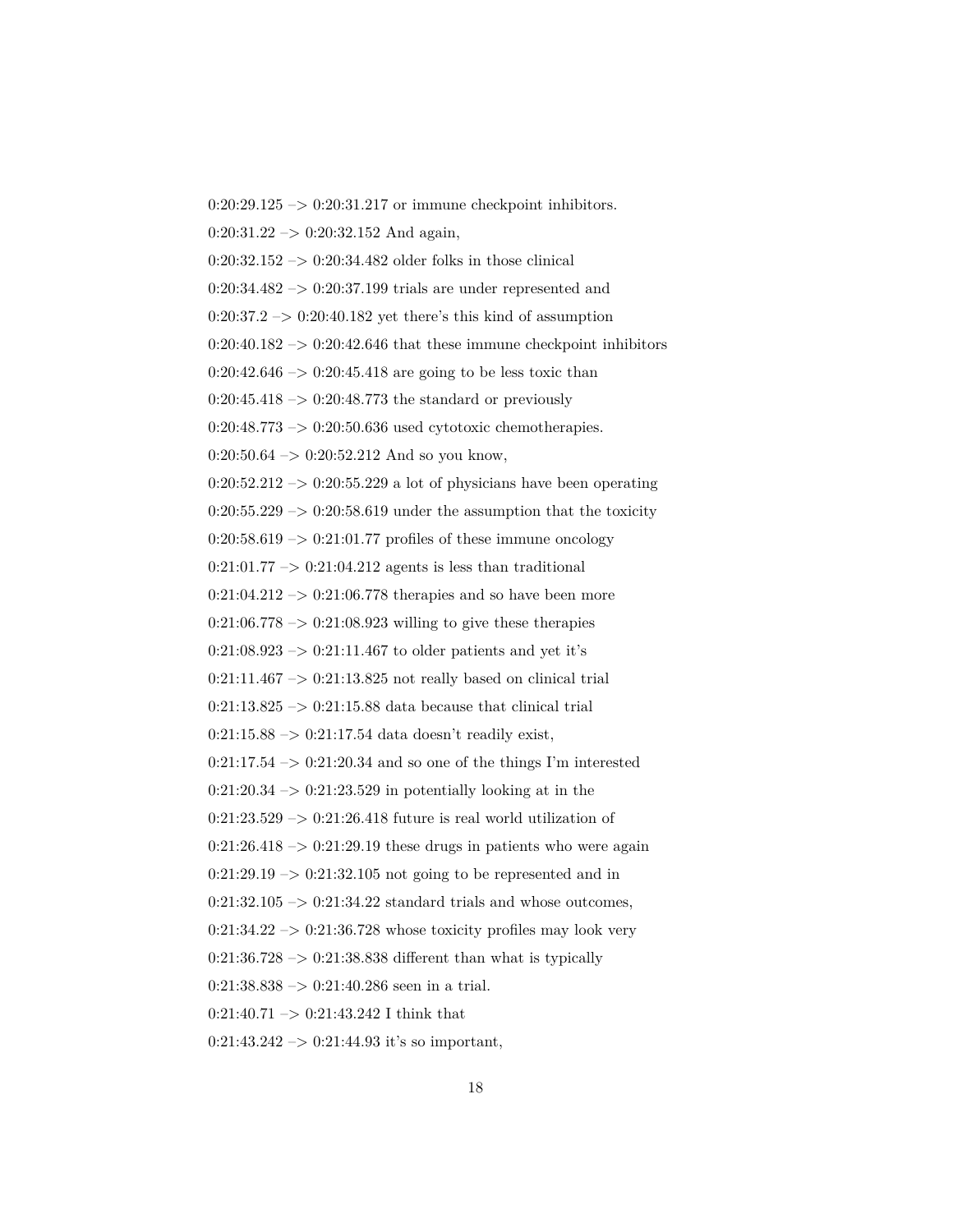$0:21:44.93 \rightarrow 0:21:47.12$  especially when we think about the  $0:21:47.12 \rightarrow 0:21:49.694$  fact that these drugs may affect  $0:21:49.694 \rightarrow 0:21:51.648$  different people differently, right?  $0:21:51.648 \rightarrow 0:21:54.752$  I mean, I think we've seen this even  $0:21:54.752 \rightarrow 0:21:57.759$  in the cardiology world back in the  $0:21:57.759 \rightarrow 0:22:00.845$  day when only men were included in  $0:22:00.845 \rightarrow 0:22:03.911$  some of the the heart attack trials  $0:22:03.92 \rightarrow 0:22:06.797$  and we realized that women's  $0:22:06.797 \rightarrow 0:22:08.551$  heart attacks present differently  $0:22:08.551 \rightarrow 0:22:11.239$  than men's heart attacks and  $0:22:11.24 \rightarrow 0:22:12.912$  drugs may affect different  $0:22:12.912 \rightarrow 0:22:13.748$  genders differently,  $0:22:13.75 \rightarrow 0:22:16.342$  and similarly we may find that  $0:22:16.342 \rightarrow 0:22:18.07$  there are differences based  $0:22:18.154 \rightarrow 0:22:20.019$  on race and other things,  $0:22:20.02 \rightarrow 0:22:23.684$  and so trying to tease out what really  $0:22:23.684 \rightarrow 0:22:27.826$  is at the root of these disparities,  $0:22:27.83 \rightarrow 0:22:31.174$  it really does require some as you call  $0:22:31.174 \rightarrow 0:22:34.587$  it real world kind of investigation.  $0:22:34.59 \rightarrow 0:22:39.42$  Yes, and this is all  $0:22:39.42 \rightarrow 0:22:42.878$  so relevant right now in the times 0:22:42.878  $\rightarrow$  0:22:45.699 of COVID-19 where we have this very big need  $0:22:48.876 \rightarrow 0:22:51.5$  to get vaccines approved and treatments  $0:22:51.5 \rightarrow 0:22:54.4$  approved as quickly as possible.  $0:22:54.4 \rightarrow 0:22:57.858$  But again, we already know that COVID-19  $0:22:57.86 \rightarrow 0:22:58.99$  is affecting  $0:23:01.53 \rightarrow 0:23:04.375$  minority racial and ethnic patients  $0:23:04.375 \rightarrow 0:23:08.12$  differently than it is white patients.  $0:23:08.12 \rightarrow 0:23:11.11$  We know that there's differential  $0:23:11.11 \rightarrow 0:23:15.46$  outcomes.  $0:23:15.46 \rightarrow 0:23:18.785$  we know that there are differential outcomes.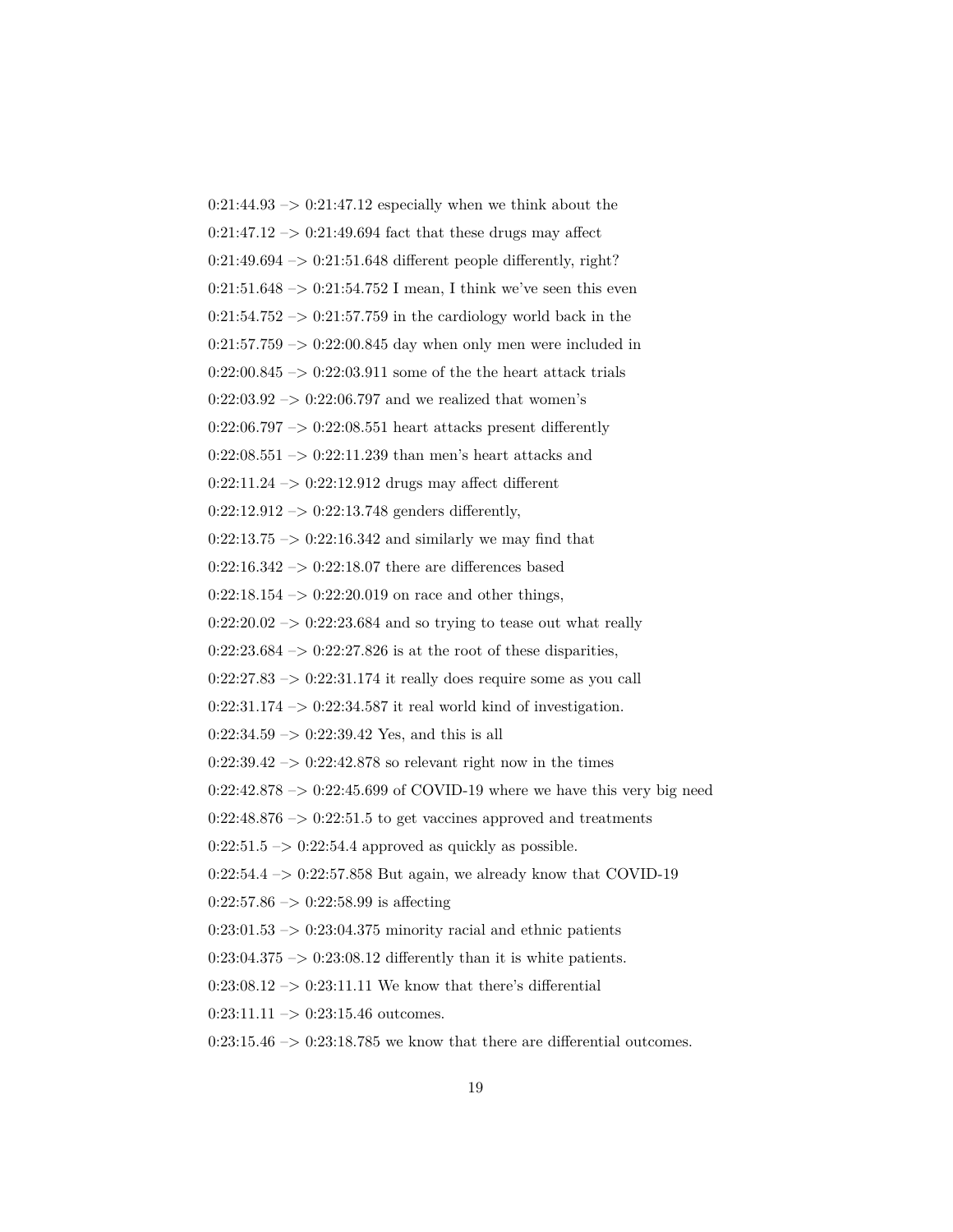$0:23:27.808 \rightarrow 0:23:31.232$  Covid is affecting  $0:23:31.232 \rightarrow 0:23:33.867$  minority patients much more severely  $0:23:33.952 \rightarrow 0:23:36.347$  than it is Caucasian patients.  $0:23:36.35 \rightarrow 0:23:39.068$  What I think is really important,  $0:23:39.07 \rightarrow 0:23:41.23$  thinking about COVID-19 is that  $0:23:41.23 \rightarrow 0:23:43.898$  you know the clinical trials  $0:23:43.898 \rightarrow 0:23:46.922$  that were done really did have a  $0:23:46.922 \rightarrow 0:23:48.867$  reasonably robust representation of  $0:23:48.867 \rightarrow 0:23:51.879$  minority patients  $0:23:51.88 \rightarrow 0:23:54.84$  and so it's led us to believe  $0:23:54.84 \rightarrow 0:23:58.336$  that the vaccines should work equally  $0:23:58.336 \rightarrow 0:24:01.008$  efficaciously for minority patients.  $0:24:01.01 \rightarrow 0:24:03.038$  For African American patients,  $0:24:03.038 \rightarrow 0:24:06.08$  as it should for Caucasian patients.  $0:24:06.08 \rightarrow 0:24:09.116$  But bringing it back to kind  $0:24:09.116 \rightarrow 0:24:10.634$  of health services  $0:24:10.64 \rightarrow 0:24:14.189$  research and real world science is  $0:24:14.19 \rightarrow 0:24:16.6$  this vaccine hesitancy  $0:24:16.6 \rightarrow 0:24:20.27$  and the fact that we're seeing,  $0:24:20.27 \rightarrow 0:24:22.97$  at least by anecdote, that  $0:24:22.97 \rightarrow 0:24:25.32$  there may be more reluctance  $0:24:25.32 \rightarrow 0:24:27.67$  to really embrace the vaccine 0:24:27.759 –> 0:24:29.868 amongst African Americans,  $0:24:29.87 \rightarrow 0:24:34.622$  who sadly are the most affected and who  $0:24:34.622 \rightarrow 0:24:38.998$  probably could use the vaccine the most.  $0:24:40.5 \rightarrow 0:24:42$  So how do you  $0:24:42 \rightarrow 0:24:45.829$  address that in terms  $0:24:45.829 \rightarrow 0:24:49.54$  of trying to understand  $0:24:49.54 \rightarrow 0:24:51.67$  data from clinical trials  $0:24:51.67 \rightarrow 0:24:53.8$  are applied in the real

 $0:24:53.8 \rightarrow 0:24:55.93$  world?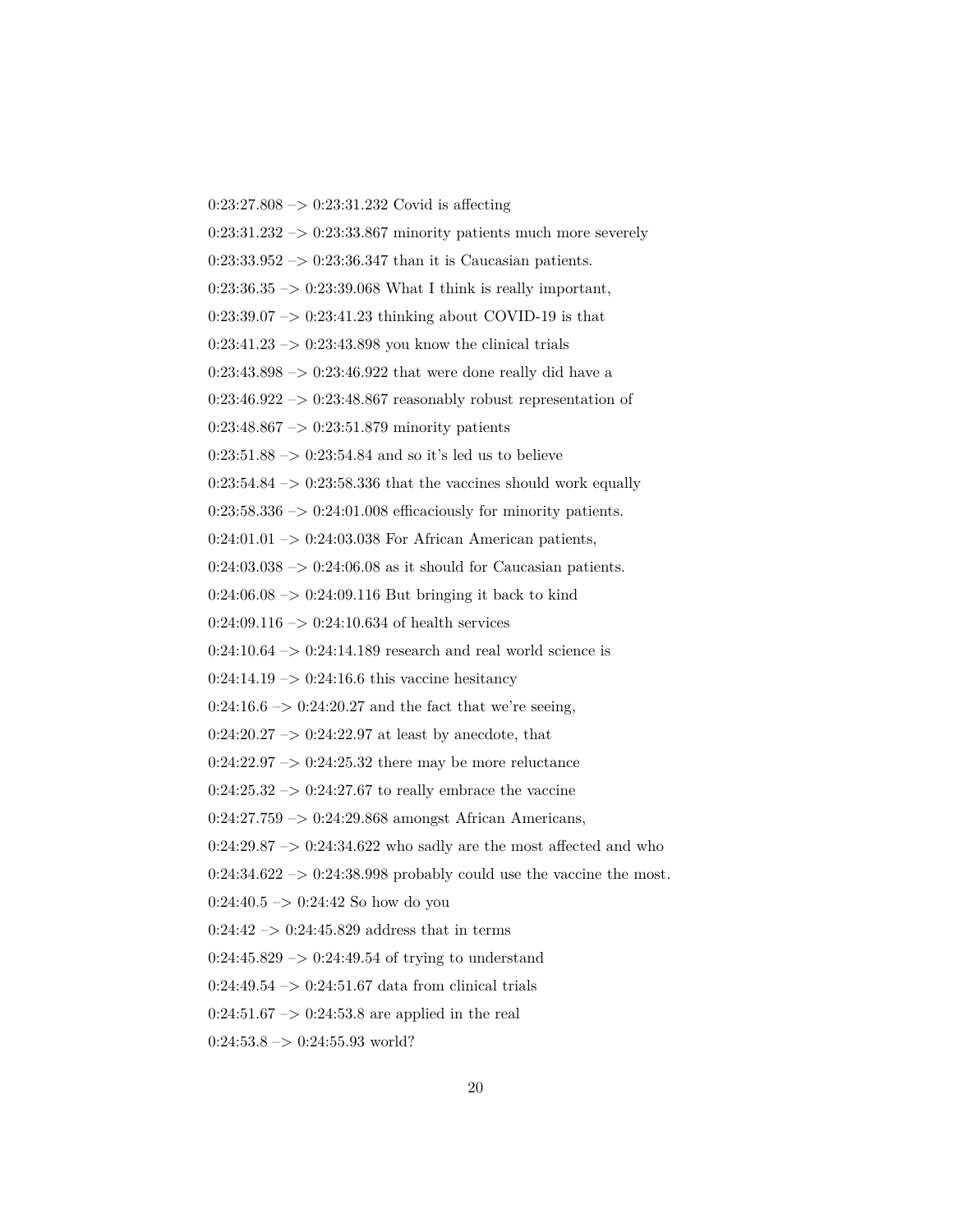$0:24:55.93 \rightarrow 0:24:57.205$  Yeah, it's an interesting  $0:24:57.205 \rightarrow 0:24:58.905$  conundrum.  $0:24:58.91 \rightarrow 0:25:02.969$  I think that in terms of people's  $0:25:02.969 \rightarrow 0:25:05.296$  willingness to take a vaccine,  $0:25:05.3 \rightarrow 0:25:08.408$  their willingness to kind of accept data  $0:25:08.408 \rightarrow 0:25:11.27$  from clinical trials as relevant to them  $0:25:11.27 \rightarrow 0:25:14.214$  I think that that largely depends on the  $0:25:14.214 \rightarrow 0:25:16.798$  messaging and inconsistent messaging.  $0:25:16.8 \rightarrow 0:25:20.724$  I think that part of the problem is that  $0:25:20.73 \rightarrow 0:25:23.502$  some of these issues  $0:25:23.502 \rightarrow 0:25:26.253$  are incredibly entrenched and  $0:25:26.253 \rightarrow 0:25:28.628$  systemic issues that are longstanding  $0:25:28.701 \rightarrow 0:25:31.108$  for some of these populations, right?  $0:25:31.108 \rightarrow 0:25:33.508$  And so  $0:25:33.508 \rightarrow 0:25:35.528$  they're not specific to necessarily  $0:25:35.528 \rightarrow 0:25:37.489$  one vaccine or one trial,  $0:25:37.49 \rightarrow 0:25:40.354$  but generations of a health care  $0:25:40.354 \rightarrow 0:25:42.87$  system that hasn't necessarily always acted  $0:25:42.87 \rightarrow 0:25:45.86$  in their best interest, right?  $0:25:45.86 \rightarrow 0:25:48.59$  So I think just going forward  $0:25:48.59 \rightarrow 0:25:51.176$  a consistent message of  $0:25:51.176 \rightarrow 0:25:52.55$  representation for everyone  $0:25:52.55 \rightarrow 0:25:53.924$  concerned for everyone,  $0:25:53.93 \rightarrow 0:25:57.323$  I think is going to be really important  $0:25:57.323 \rightarrow 0:26:00.569$  and I think that that's true of Covid.  $0:26:00.57 \rightarrow 0:26:02.916$  I think that's true of cancer,  $0:26:03.656 \rightarrow 0:26:06.232$  because one of the issues that we're  $0:26:06.232 \rightarrow 0:26:08.406$  talking about today is cancer  $0:26:08.406 \rightarrow 0:26:11.103$  prevention and some of the most important  $0:26:11.103 \rightarrow 0:26:13.761$  factors for cancer prevention are things  $0:26:13.761 \rightarrow 0:26:16.615$  that have been long known as perhaps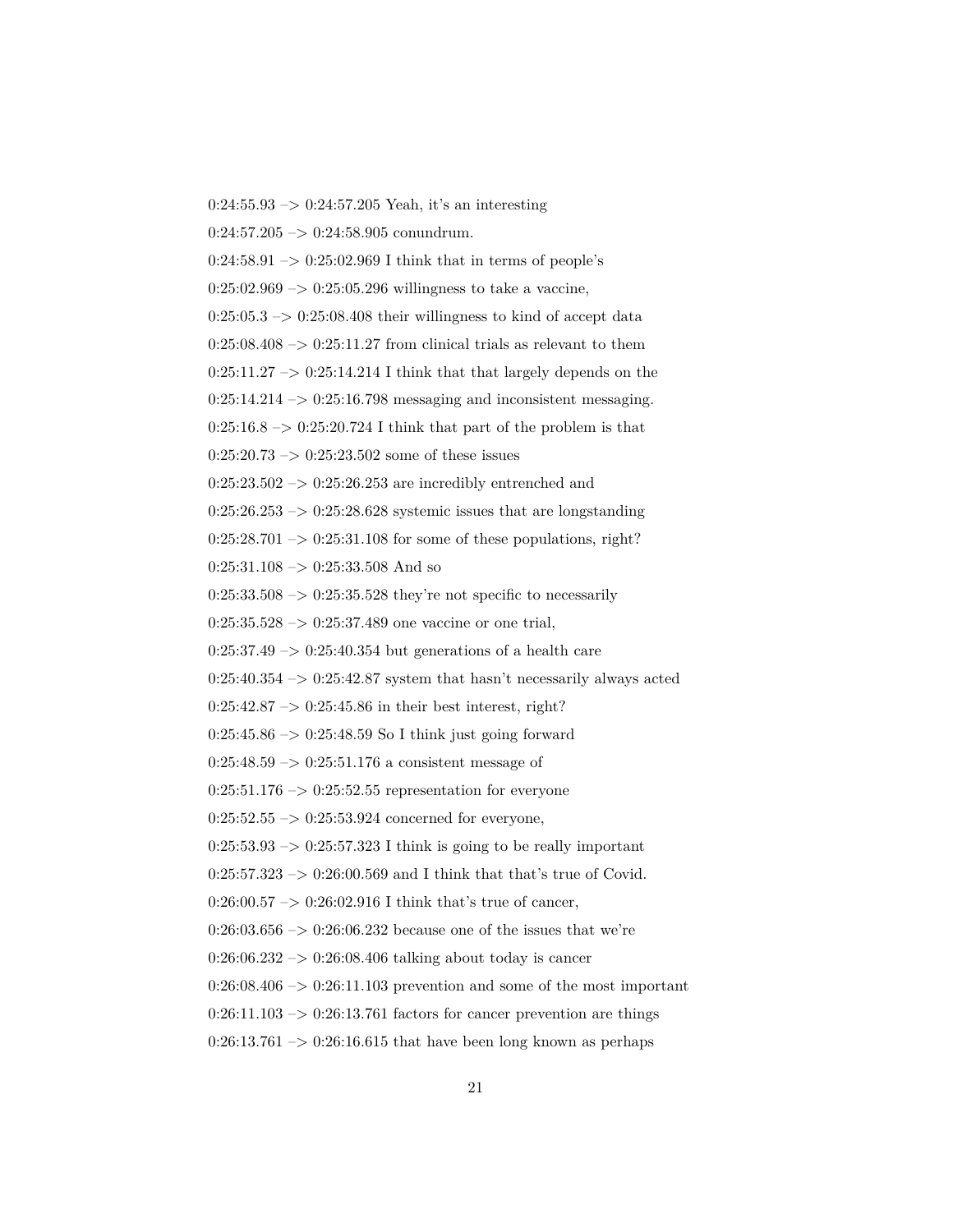$0:26:16.615 \rightarrow 0:26:19.42$  one area where there's not been a  $0:26:19.42 \rightarrow 0:26:22.607$  ton of really large steps and advances, but  $0:26:23.661 \rightarrow 0:26:26.823$  things like not smoking things like  $0:26:27.646 \rightarrow 0:26:29.278$  maintaining a healthy weight,  $0:26:29.28 \rightarrow 0:26:30.8$  eating a healthy diet  $0:26:30.8 \rightarrow -0:00:00.001$  these are kind of the standards of  $0:26:33.6 \rightarrow 0:26:35.83$  cancer prevention across the board,  $0:26:35.83 \rightarrow 0:26:38.278$  and again, it's certain  $0:26:38.28 \rightarrow 0:26:40.28$  messaging to different  $0:26:40.28 \rightarrow 0:26:42.28$  populations to make sure that  $0:26:42.351 \rightarrow 0:26:44.416$  they are receiving the message. 0:26:44.42  $\rightarrow$  0:26:46.46 Make sure that they understand  $0:26:46.46 \rightarrow 0:26:48.092$  how important it is.  $0:26:48.1 \rightarrow 0:26:50.956$  It is something that needs to be considered.  $0:26:53.002 \rightarrow 0:26:55.9$  I think your point about  $0:26:55.9 \rightarrow 0:26:57.98$  systemic racism and the  $0:26:57.98 \rightarrow 0:26:59.832$  absolutely important tragedies that  $0:26:59.832 \rightarrow 0:27:02.61$  have happened in the US health  $0:27:02.684 \rightarrow 0:27:04.929$  care system over centuries really,  $0:27:04.93 \rightarrow 0:27:07.774$  that has propagated the lack  $0:27:07.774 \rightarrow 0:27:10.184$  of trust for minority populations  $0:27:10.184 \rightarrow 0:27:12.734$  in clinical trials is going to  $0:27:12.734 \rightarrow 0:27:15.57$  be a hard mountain to climb,  $0:27:15.57 \rightarrow 0:27:18.818$  but I think it is so important,  $0:27:18.82 \rightarrow 0:27:21.838$  particularly when we think about not  $0:27:21.838 \rightarrow 0:27:24.828$  only therapeutics and but as you say,  $0:27:24.83 \rightarrow 0:27:25.778$  about prevention.  $0:27:25.778 \rightarrow 0:27:28.148$  Whether we're talking about Covid  $0:27:28.148 \rightarrow 0:27:30.619$  or whether we're talking about  $0:27:30.62 \rightarrow 0:27:33.777$  cancer and so really thinking about all  $0:27:33.777 \rightarrow 0:27:37.606$  of the ways that we can prevent cancer,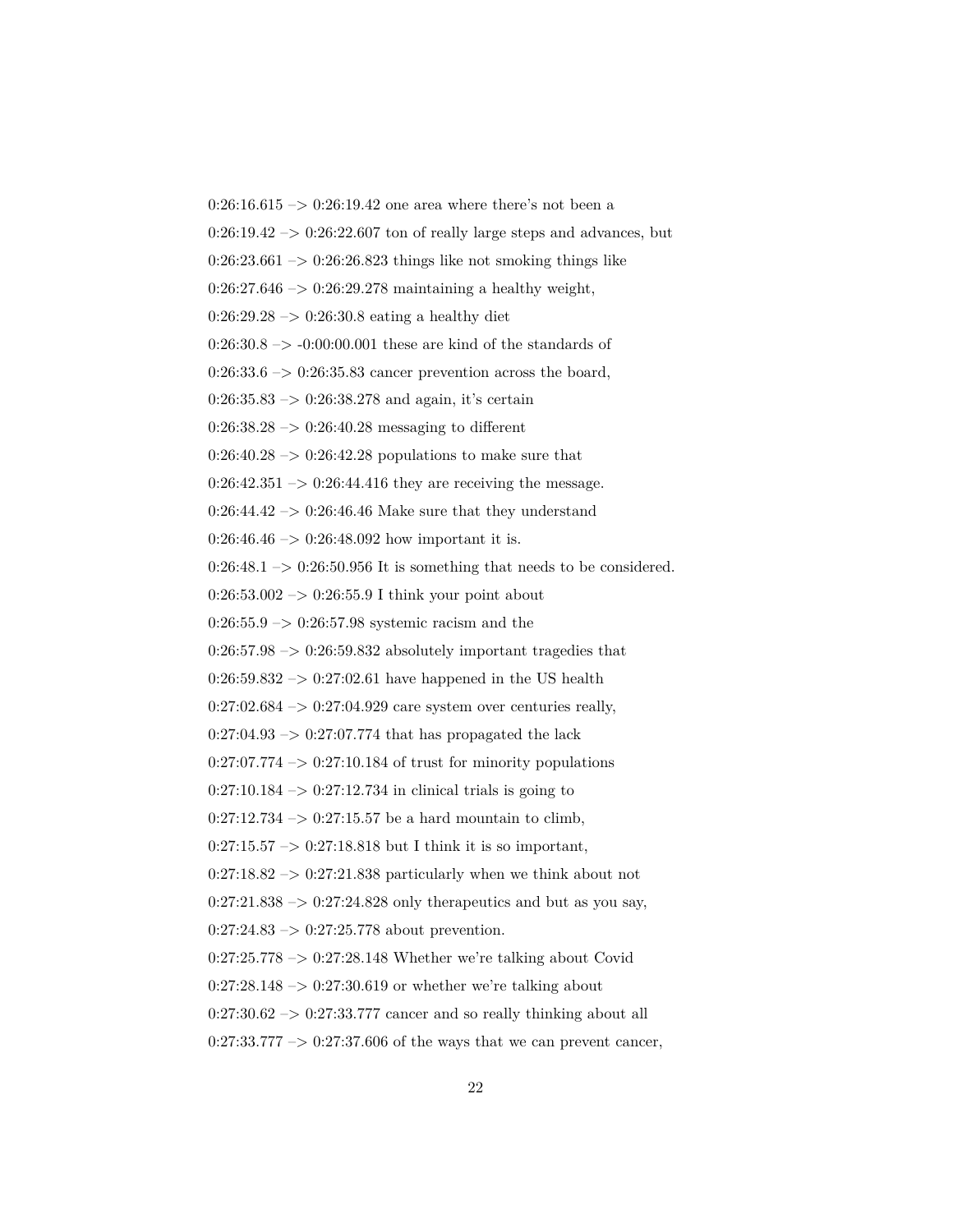$0:27:37.61 \rightarrow 0:27:39.94$  February being Cancer Prevention Month,

 $0:27:39.94 \rightarrow 0:27:42.978$  have we seen any impact in terms

 $0:27:42.978 \rightarrow 0:27:45.07$  of really driving forward

 $0:27:45.07 \rightarrow 0:27:47.274$  some of those behaviors?

 $0:27:47.274 \rightarrow 0:27:50.029$  Some of those primary prevention

 $0:27:50.029 \rightarrow 0:27:52.81$  techniques that all of us know about

 $0:27:52.81 \rightarrow 0:27:55.778$  in terms of cancer prevention.

 $0:27:55.78 \rightarrow 0:27:58.11$  Are we making a dent?

 $0:27:59.3 \rightarrow 0:28:01.316$  I think so.

 $0:28:03.04 \rightarrow 0:28:05.049$  There's a long way

 $0:28:05.049 \rightarrow 0:28:07.58$  to go and I think there's a lot more

0:28:07.58  $->$  0:28:09.96 to be done in those

 $0:28:09.96 \rightarrow 0:28:11.676$  primary areas that you mentioned.

 $0:28:11.68 \rightarrow 0:28:14.558$  But for a lot of cancers we do see

 $0:28:14.558 \rightarrow 0:28:17.158$  that the incidence of cancer is going down,

 $0:28:17.16 \rightarrow 0:28:19.552$  not for all of them, but

 $0:28:19.552 \rightarrow 0:28:21.399$  for some of them. Smoking

 $0:28:21.399 \rightarrow 0:28:23.199$  related cancers to some extent

 $0:28:23.2 \rightarrow 0:28:25.792$  it kind of fluctuates a little bit,

 $0:28:25.8 \rightarrow 0:28:27.235$  but for sure we're seeing

 $0:28:27.235 \rightarrow 0:28:28.096$  some improvements there.

 $0:28:30.5 \rightarrow 0:28:32.474$  One of the easiest things to do

 $0:28:32.474 \rightarrow 0:28:34.269$  for younger boys and girls is

 $0:28:34.269 \rightarrow 0:28:36.033$  to make sure that they received

0:28:36.033 –> 0:28:37.884 their HPV vaccinations in

 $0:28:37.884 \rightarrow 0:28:39.749$  the terms of cancer prevention,

 $0:28:39.75 \rightarrow 0:28:42.165$  and certainly since

 $0:28:42.165 \rightarrow 0:28:44.528$  the HPV vaccination has come on the scene,

 $0:28:44.53 \rightarrow 0:28:46.21$  we've certainly seen decreases

 $0:28:46.21 \rightarrow 0:28:48.31$  in HPV related cancers associated

 $0:28:48.31 \rightarrow 0:28:50.53$  with utilization of that vaccine.